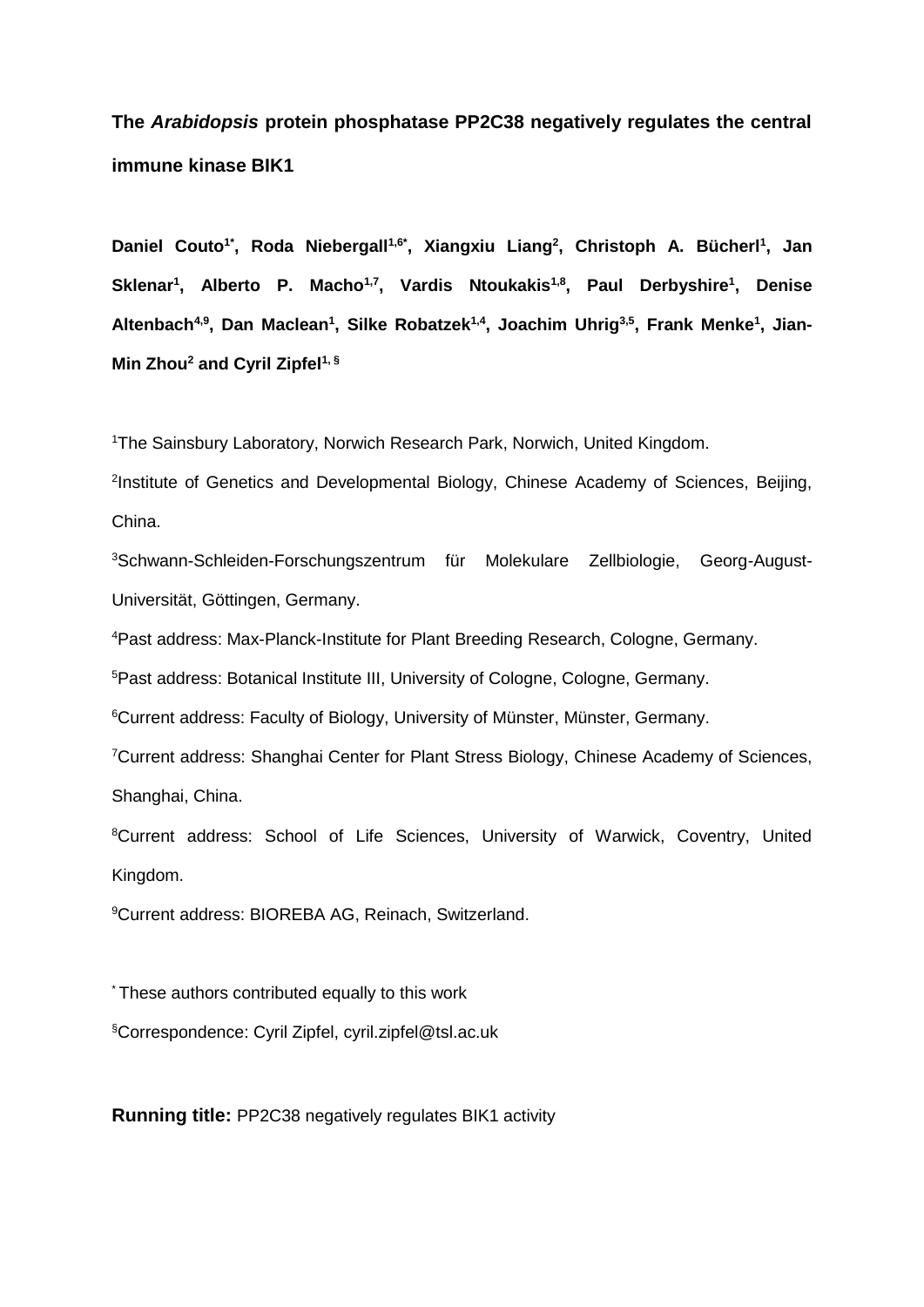#### **Author Summary**

Plants use immune receptors at the cell surface to perceive microbial molecules and initiate a broad-spectrum defence response against pathogens. However, the induction and amplitude of immune signalling must be tightly regulated. Immune responses are triggered by ligand binding to a cognate receptor, which is present in dynamic kinase complexes that heavily rely on trans-phosphorylation to initiate signalling. The cytoplasmic kinase BIK1 associates with different immune receptors and plays a central role in the activation of downstream immune signalling. We show here that the *Arabidopsis thaliana* protein phosphatase PP2C38 negatively regulates immune responses by controlling the phosphorylation and activation status of BIK1. Furthermore, we propose a mechanism that relieves this negative regulation involving PP2C38 phosphorylation and dissociation from BIK1. These findings extend our knowledge on how plant immunity is appropriately regulated.

#### **Abstract**

Plants recognize pathogen-associated molecular patterns (PAMPs) via cell surface-localized pattern recognition receptors (PRRs), leading to PRR-triggered immunity (PTI). The *Arabidopsis* cytoplasmic kinase BIK1 is a downstream substrate of several PRR complexes. How plant PTI is negatively regulated is not fully understood. Here, we identify the protein phosphatase PP2C38 as a negative regulator of BIK1 activity and BIK1-mediated immunity. PP2C38 dynamically associates with BIK1, as well as with the PRRs FLS2 and EFR, but not with the co-receptor BAK1. PP2C38 regulates PAMP-induced BIK1 phosphorylation and impairs the phosphorylation of the NADPH oxidase RBOHD by BIK1, leading to reduced oxidative burst and stomatal immunity. Upon PAMP perception, PP2C38 is phosphorylated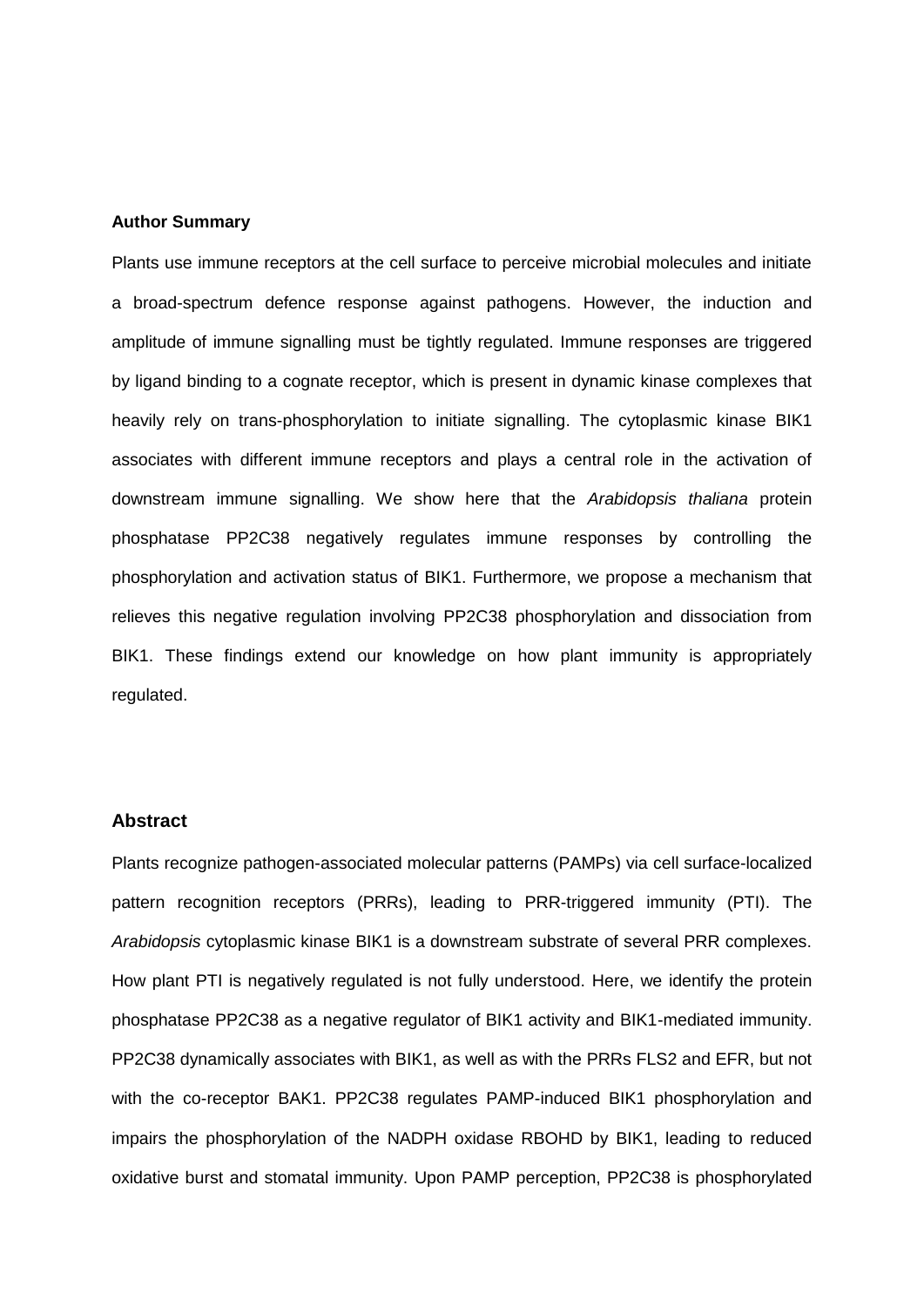on serine 77 and dissociates from the FLS2/EFR-BIK1 complexes, enabling full BIK1 activation. Together with our recent work on the control of BIK1 turnover, this study reveals another important regulatory mechanism of this central immune component.

## **Introduction**

Recognition of pathogen-associated molecular patterns (PAMPs) by pattern recognition receptors (PRRs) initiates a complex signalling cascade leading to PRR-triggered immunity (PTI) [1, 2]. In plants, PRRs are plasma membrane (PM)-localized receptor kinases (RKs) or receptor-like proteins (RLPs) [3]. These PRRs typically form dynamic complexes with other regulatory RKs to initiate immune signalling [4, 5]. The *Arabidopsis thaliana* (hereafter *Arabidopsis*) leucine-rich repeat (LRR)-RKs FLS2 and EFR, which respectively recognize the bacterial PAMPs flagellin (or the epitope flg22) and EF-Tu (or the epitope elf18), are amongst the best-studied plant PRRs [6, 7]. Upon ligand binding, FLS2 and EFR rapidly form a heteromeric complex with the LRR-RK BAK1/SERK3 resulting in the phosphorylation of both RKs [8-13]. This initiates a series of downstream responses, such as changes in ion fluxes, reactive oxygen species (ROS) production, activation of mitogen-activated protein kinase (MAPK) cascades, transcriptional reprogramming, callose deposition, and finally immunity against microbial pathogens [14].

Recently, several mechanisms that regulate BAK1-mediated signalling in *Arabidopsis* prior or after PAMP perception have been identified. In the absence of the corresponding ligand, the formation of the PRR-BAK1 complex is prevented by the LRR-RK BIR2 [15], while BAK1 phosphostatus is controlled by a specific PP2A holoenzyme [16]. Following ligand binding, the BAK1-mediated interaction of the *Arabidopsis* E3-ubiquitin ligases PUB12 and PUB13 with FLS2 contributes to its degradation [17, 18], possibly to desensitize cells to flg22 stimuli.

In the resting state, FLS2 and EFR associate with the subfamily VII receptor-like cytoplasmic kinases (RLCK) BIK1 and related PBL proteins [19, 20]. Upon PAMP perception, the PRR-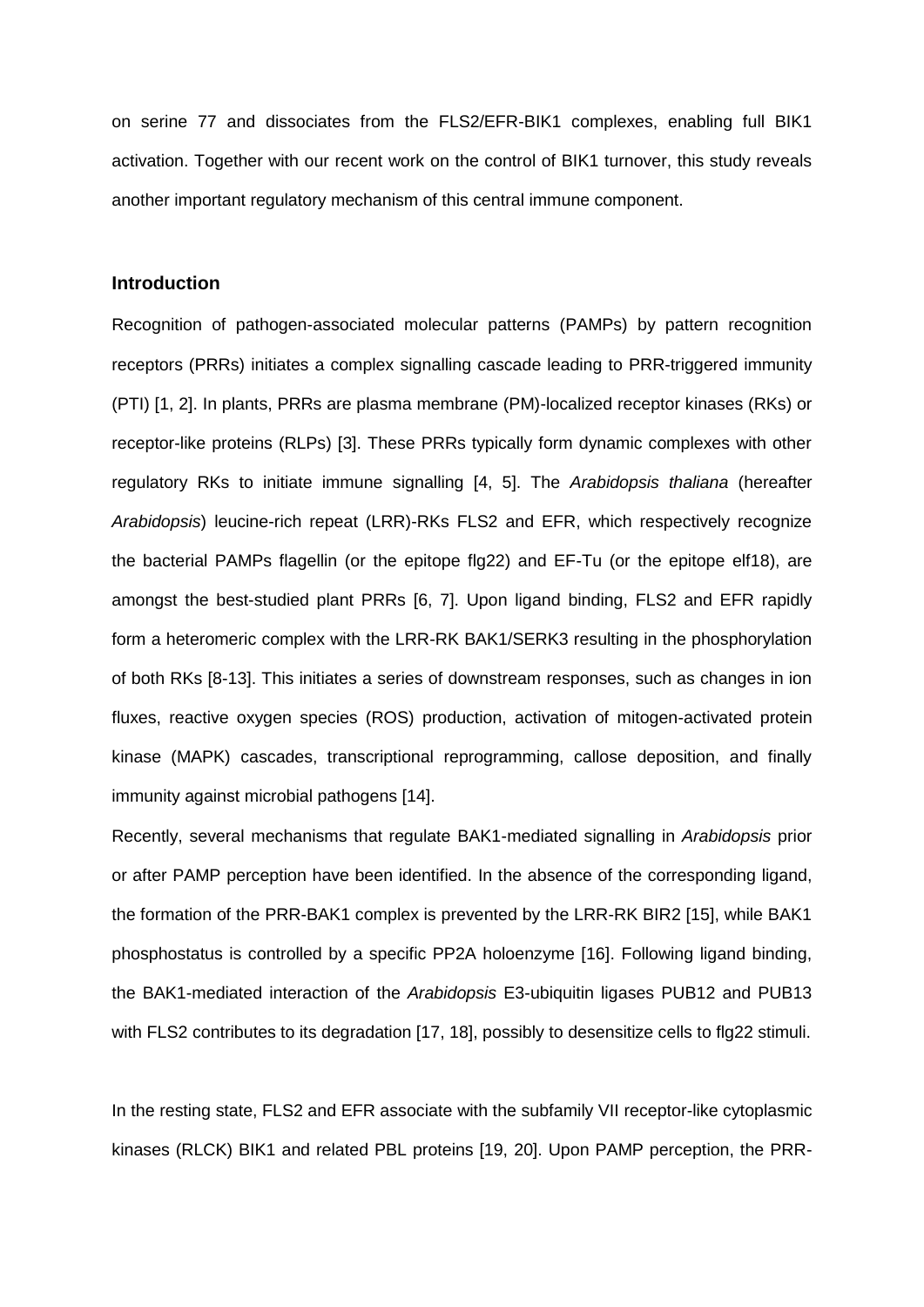BAK1 complex directly phosphorylates BIK1 triggering its dissociation [19, 20]. BIK1 also associates with the LysM-RK CERK1 and the LRR-RK PEPR1, which mediate immune responses to fungal chitin and to the damage-associated molecular pattern (DAMP) AtPep1 (and related AtPep peptides), respectively [20, 21]. Thus, BIK1 has emerged as a central and convergent regulator of distinct PRR-dependent pathways playing a key positive role in PTI responses, such as the generation of ROS and  $Ca<sup>2+</sup>$  bursts, and induced resistance to pathogens [20, 22-26]. Notably, upon PAMP perception BIK1 directly phosphorylates the NADPH oxidase RBOHD to activate ROS production, which is crucial for triggering PAMPinduced stomatal closure, an early PTI response thought to restrict pathogen entry into leaf tissues [23, 24]. Additionally, RBOH enzymes are positively regulated through direct  $Ca^{2+}$ binding to conserved EF-hand motifs and via Ca<sup>2+</sup>-dependent protein kinase (CDPK)mediated phosphorylation [27-29]. BIK1-mediated RBOHD phosphorylation has been proposed to prime RBOHD for the subsequent Ca<sup>2+</sup>-dependent regulation [30]. Accordingly, loss of BIK1 or BIK1-mediated phosphorylation of RBOHD severely compromises ROS production, resulting in deficient stomatal immunity against hypovirulent *Pseudomonas syringae* strains [23, 24]. The biological importance of BIK1 (and related PBL proteins) is further demonstrated by the fact that bacteria, such as *P. syringae* and *Xanthomonas campestris*, secrete type-III secreted effectors into plant cells to cleave or inhibit these kinases, and thus block their action [20, 31].

It is becoming increasingly clear that the first immediate downstream substrates of activated RKs complexes at the PM are RLCKs. This is particularly evident in PTI signalling with the important role of BIK1 and related PBL proteins acting downstream of FLS2, EFR and PEPR1 [19-21]. In addition, the related RLCKs OsRLCK185 and PBL27 regulate chitin signalling downstream of CERK1 in rice and *Arabidopsis*, respectively [32, 33], while BSK1 dynamically associates with FLS2 to regulate flg22-induced responses [34]. Recently, the RLCK PCRK1 was also shown to contribute to FLS2 signalling [35], although it is still unknown whether PCRK1 interacts with FLS2. Despite the importance of RLCKs for RKmediated signalling, particularly as links between activated PRRs and downstream immune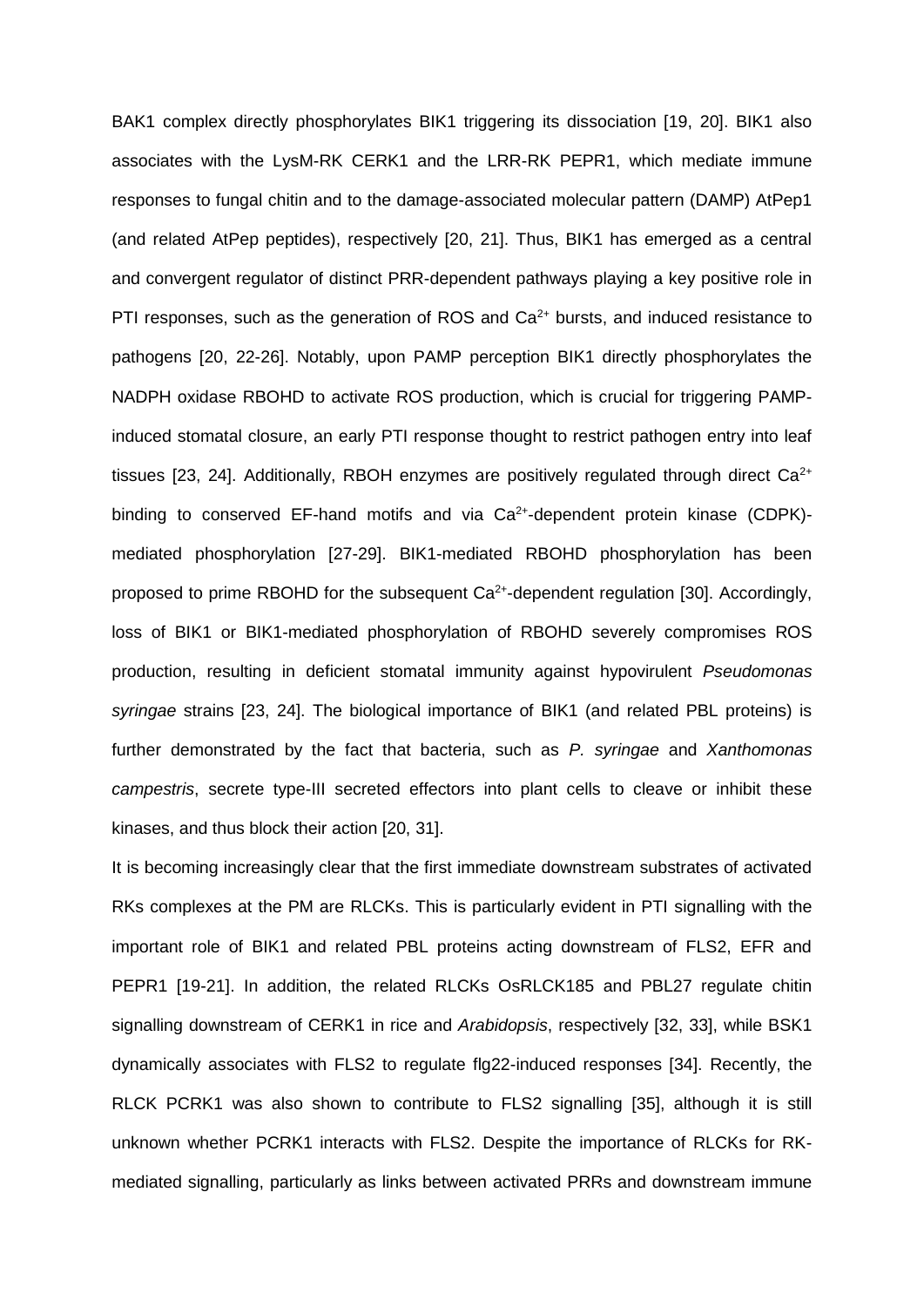outputs, hardly anything is known about the negative regulation of RLCKs. BIK1 protein accumulation is controlled by the CDPK CPK28 in a 26S proteasome-dependent manner, in order to modulate the amplitude of PTI signalling [36]. Interestingly, the heterotrimeric G proteins XLG2, AGB1 and AGG1/AGG2 were recently shown to attenuate proteasomal BIK1 degradation [37], although it is unclear whether these G proteins act by regulating CPK28 mediated BIK1 degradation. Crucially, CPK28 does not affect PAMP-induced BIK1 hyperphosphorylation, suggesting that additional regulatory mechanisms exist.

Here, we describe the role of the previously uncharacterized *Arabidopsis* protein phosphatase PP2C38 in the regulation of BIK1 activation. We followed biochemical and genetic approaches to show that PP2C38 negatively regulates BIK1-mediated immune responses by controlling BIK1 phosphorylation and activation status. Notably, PAMP perception leads to PP2C38 phosphorylation and release from BIK1, presumably to enable full BIK1 activation. Our work reveals a novel mechanism of immune signalling regulation through the control of BIK1 phosphorylation status, while providing an example of a protein phosphatase targeting an RLCK in plants.

# **Results**

## **PP2C38 associates dynamically with the EFR-BIK1 and FLS2-BIK1 complexes**

To identify novel regulators of PRR complexes in *Arabidopsis*, we performed a yeast twohybrid (Y2H) screen using the cytoplasmic domain of EFR as bait against a prey library generated from *Arabidopsis* cDNA. Given the crucial role of protein phosphorylation for activation of the PRR complex following PAMP perception and initiation of PTI signalling [4], we were particularly interested in two PP2C-type protein phosphatases, PP2C38 (At3g12620: [38]; also named PP2C-D3 [39] or APD1 [40]) and PP2C58 (At4g28400), retrieved from this initial screen (S1 Table).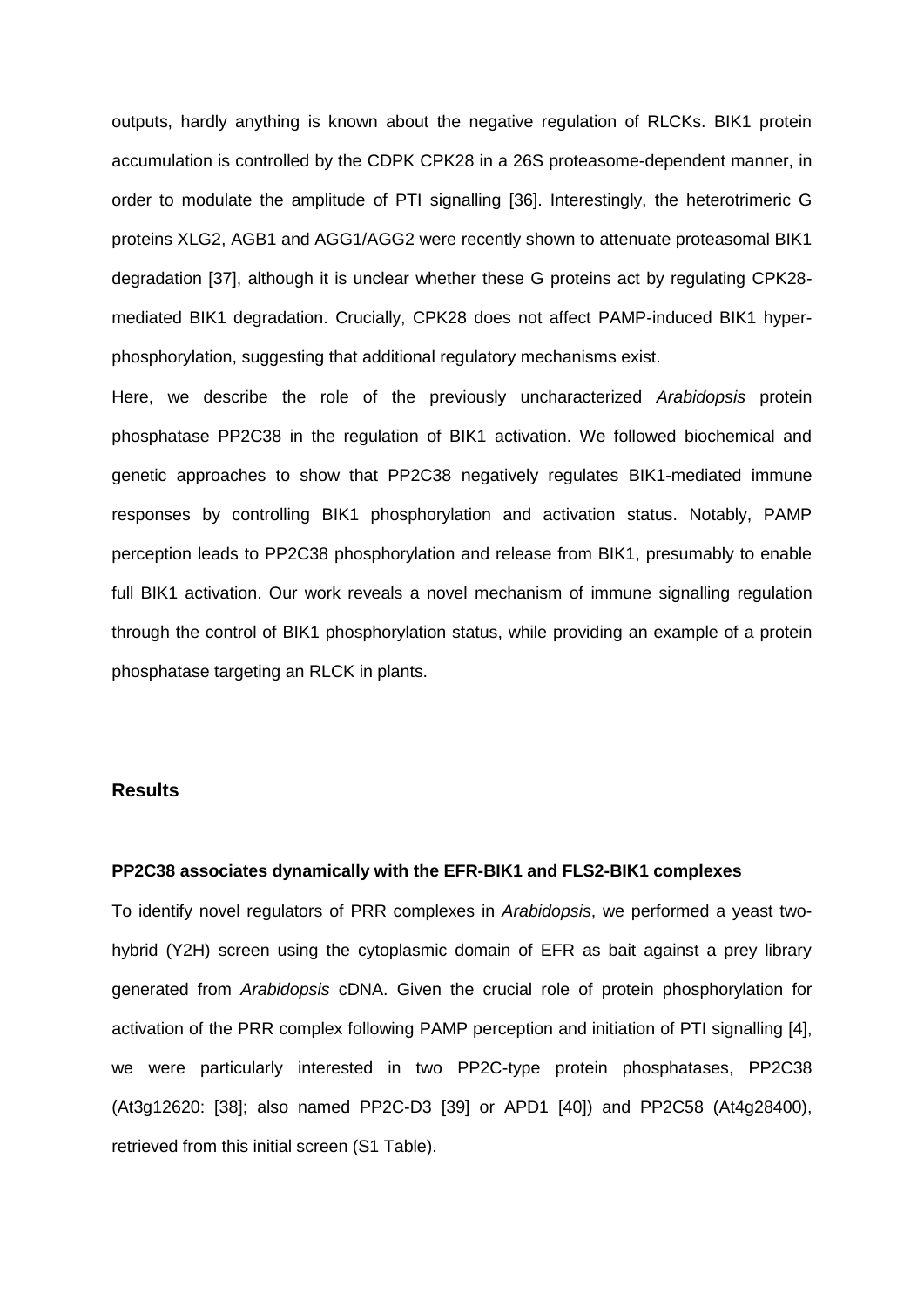To test if PP2C38 and PP2C58 associate with EFR *in planta*, we transiently co-expressed full-length EFR-GFP with PP2C38-FLAG or PP2C58-FLAG in *Nicotiana benthamiana*. After immunoprecipitation using GFP-Trap beads we detected a specific association between EFR-GFP and PP2C38-FLAG (Fig. 1A). However, the association between EFR-GFP and PP2C58-FLAG appeared nonspecific as PP2C58-FLAG also co-immunoprecipitated with free GFP (S1A Fig). Similarly, no association could be detected between PP2C58-HA and EFR-GFP (S1B Fig). Hence, we decided to focus our study on the biochemical and functional characterization of PP2C38.

Remarkably, we consistently observed reduced levels of co-immunoprecipitated PP2C38- FLAG (but not of total protein) after elf18 treatment (Fig. 1A), indicating that PP2C38 dissociates from EFR after elf18 perception. Given the commonality of signalling components between the FLS2 and EFR pathways [4], we tested whether PP2C38 also associates *in planta* with FLS2. As observed with EFR, PP2C38-FLAG formed a complex with FLS2-GFP, which was disrupted after flg22 treatment (Fig. 1B). Intriguingly, we noted that both elf18 and flg22 treatment induced a band shift of PP2C38-FLAG protein on the immunoblot (Figs. 1A,B). To confirm the observed associations in *Arabidopsis,* we generated a homozygous transgenic line expressing *PP2C38-GFP* (Figs. 1C, S2). Using this line, we detected endogenous FLS2 in PP2C38-GFP immunoprecipitates in mock-treated but not in flg22-treated seedlings (Fig. 1C). Taken together, we conclude that PP2C38 forms a complex with FLS2 and EFR, and that this association is destabilized upon ligand perception.

EFR and FLS2 form dynamic complexes with different kinases, such as BAK1 and BIK1 [8, 12, 13, 19, 20]. Therefore, we tested whether PP2C38 also associates with these kinases. Co-immunoprecipitation of transiently expressed epitope-tagged proteins in *N. benthamiana* showed that PP2C38-FLAG also associates with BIK1-GFP (Fig. 1D). Interestingly, we noted that PP2C38-FLAG exhibits a constitutive band shift when co-expressed with BIK1- GFP (Fig. 1D, S3 Fig). Similar to our previous observations with EFR and FLS2, PP2C38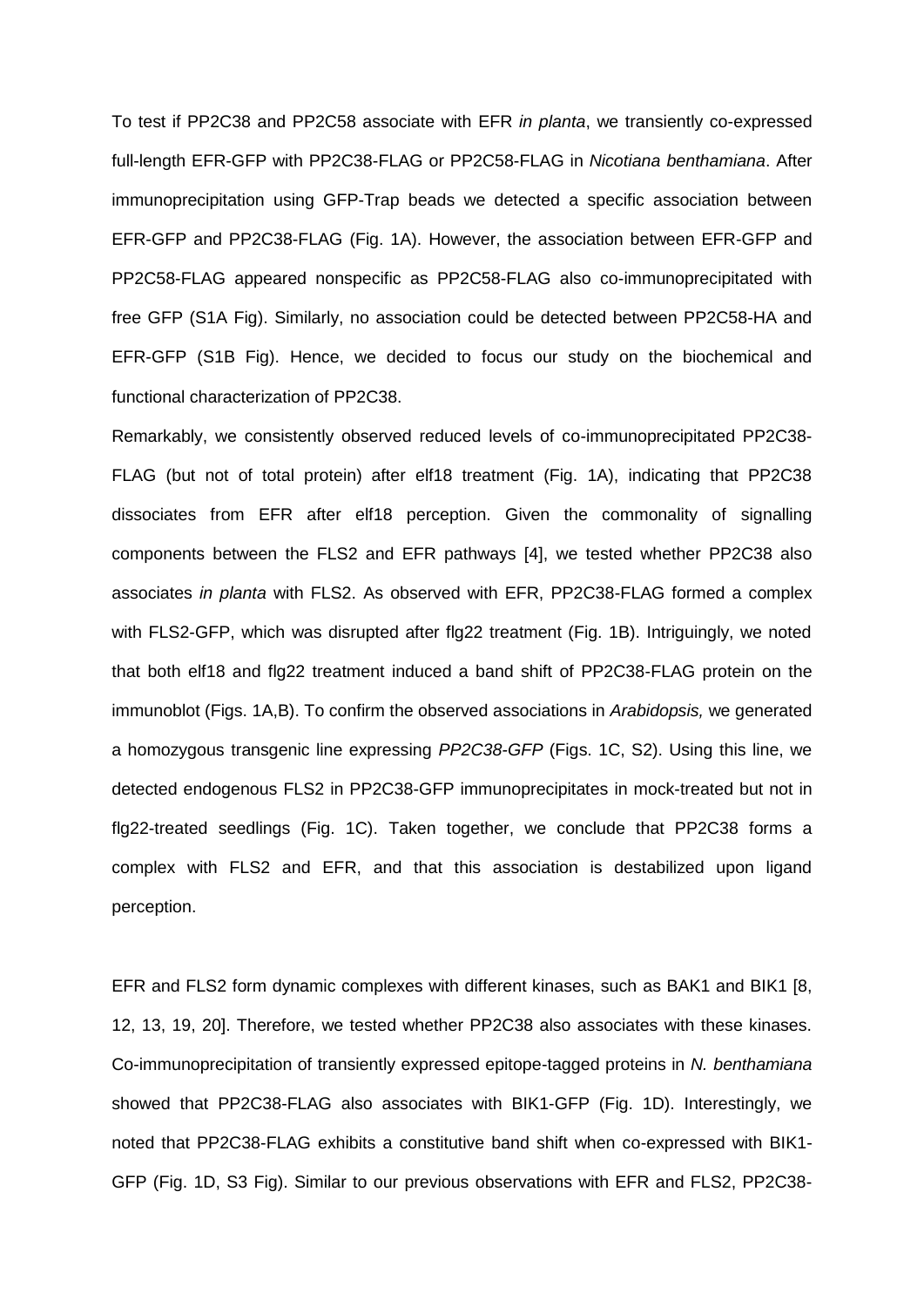FLAG dissociated from BIK1-GFP after flg22 treatment in *N. benthamiana* (Fig. 1D). A similar observation was made after elf18 treatment in *Arabidopsis* protoplasts co-expressing PP2C38-FLAG and BIK1-HA (Fig. 1E). In contrast, no association was detected between PP2C38-FLAG and BAK1-GFP in *N. benthamiana* (Fig. 1D). Since C-terminally tagged BAK1 proteins are impaired in PTI signalling but not in their ligand-induced association with FLS2 [41], we tested if PP2C38-FLAG could associate with endogenous BAK1 in *Arabidopsis* protoplasts. In line with previous experiments (Fig. 1D), we did not find evidence for their association (S4 Fig). Taken together, our results indicate that PP2C38 associates dynamically with BIK1, in addition to forming a dynamic complex with EFR and FLS2.

#### **PP2C38 is an active PM-localized phosphatase**

PP2C38 belongs to the clade D of *Arabidopsis* PP2Cs together with eight other members (Fig. 2A) [42]. A BLAST analysis on the available genomes of several plant species retrieved numerous PP2C38 orthologs, including in monocots (S5 Fig). To test if PP2C38 is a catalytically active protein phosphatase, we incubated recombinant MBP-PP2C38 with a generic synthetic phosphopeptide and assessed the release of inorganic phosphate in a colorimetric assay. PP2C38 exhibited typical  $Mg^{2+}$ -dependent PP2C activity (Fig. 2B). As a control, we generated a phosphatase-inactive PP2C38\* variant by converting two aspartic acids (D87 and D289) that are required for the coordination of  $Mg^{2+}$  ions during catalysis into asparagine [43]. As expected, this variant was completely devoid of catalytic activity (Fig. 2B). Similarly, we detected phosphatase activity from transiently expressed PP2C38-FLAG protein purified from *N. benthamiana* leaves (Fig. 2C).

To gain insight into PP2C38 function, we determined its subcellular localization by confocal microscopy analysis of cotyledons of *Arabidopsis* seedlings stably expressing *PP2C38-GFP*. We detected a strong GFP signal at the PM and in intracellular punctea (Fig. 2D). The PM localization was further confirmed by induction of plasmolysis with a hyperosmotic sucrose solution (Fig. 2D). No change in localization was observed upon flg22 treatment (Fig. 2D). PP2C38 has a predicted palmitoylation site at position C154 (according to CSS-Palm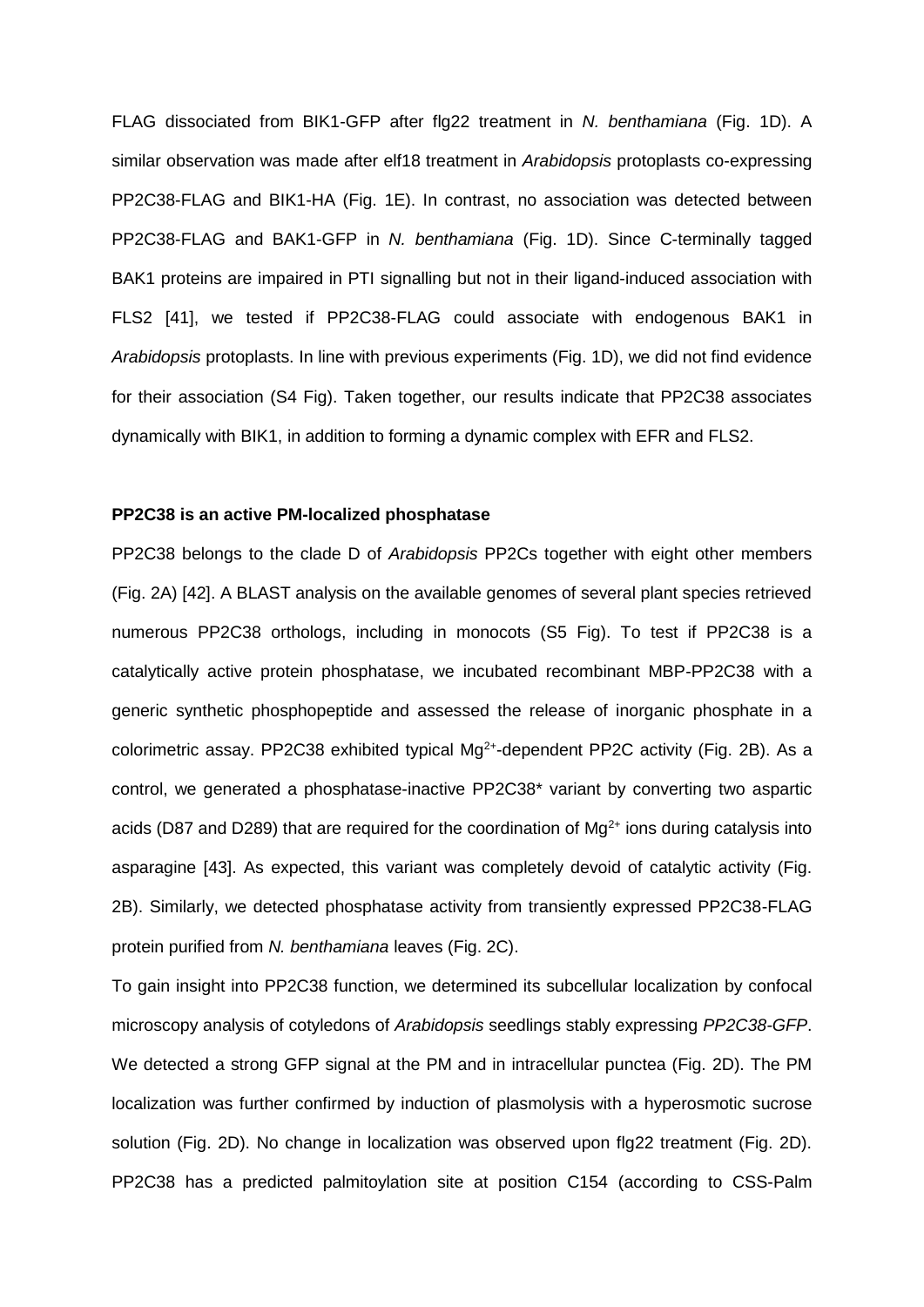prediction software [44]), which may explain its PM localization. Thus, while the observed sub-cellular localization pattern would need to be confirmed upon native expression (NB: we have never managed to detect PP2C38-GFP by confocal microscopy when expressed under its native promoter), the observed PM localization of PP2C38 is consistent with its interaction with EFR, FLS2 and the PM-associated cytoplasmic kinase BIK1 (Fig. 1), and suggests a potential role of PP2C38 in the regulation of PRR complexes.

#### **PP2C38 regulates BIK1 phosphostatus and activity**

EFR phosphorylation is greatly enhanced after ligand perception, a step that is crucial for the activation of EFR kinase [3, 9, 45]. Given the interaction between PP2C38 and EFR (Fig. 1), we first tested whether PP2C38 over-expression affects elf18-induced EFR kinase activation. We transfected PP2C38-FLAG or PP2C38\*-FLAG into protoplasts from *Arabidopsis* plants stably expressing EFR-GFP, and subsequently performed an *in vitro* kinase assay using <sup>32</sup>P-radiolabelled ATP on immunoprecipitated EFR (IP-kinase assay). Phosphorylation of EFR was specifically detected after elf18 treatment (Fig. 3A). Interestingly, this phosphorylation pattern was not affected by PP2C38 or PP2C38\* overexpression (Fig. 3A). Although PP2C38 associates with EFR (S1 Table; Fig. 1A), we concluded that PP2C38 is most likely not involved in the regulation of EFR phosphorylation status. Also, consistent with the lack of evidence for PP2C38-BAK1 association (Fig. 1D, S3 Fig), PP2C38 or PP2C38\* over-expression did not affect the phosphorylation status of EFRassociated BAK1 upon elf18 treatment (Fig. 3A).

Besides EFR and FLS2 (Figs. 1A-C), PP2C38 also associates with BIK1 (Fig. 1D,E). To test if PP2C38 regulates BIK1 phosphorylation, we assessed the band shift of BIK1 induced by PAMP treatment due to hyper-phosphorylation [19, 20, 22]. Although, we often noted that BIK1 shows a constitutive band shift in Arabidopsis protoplasts, which may be due to the release of DAMP during their preparation, elf18 treatment could still enhance BIK1 phosphorylation (pBIK1) in *Arabidopsis* protoplasts expressing BIK1-HA (Fig. 3B). BIK1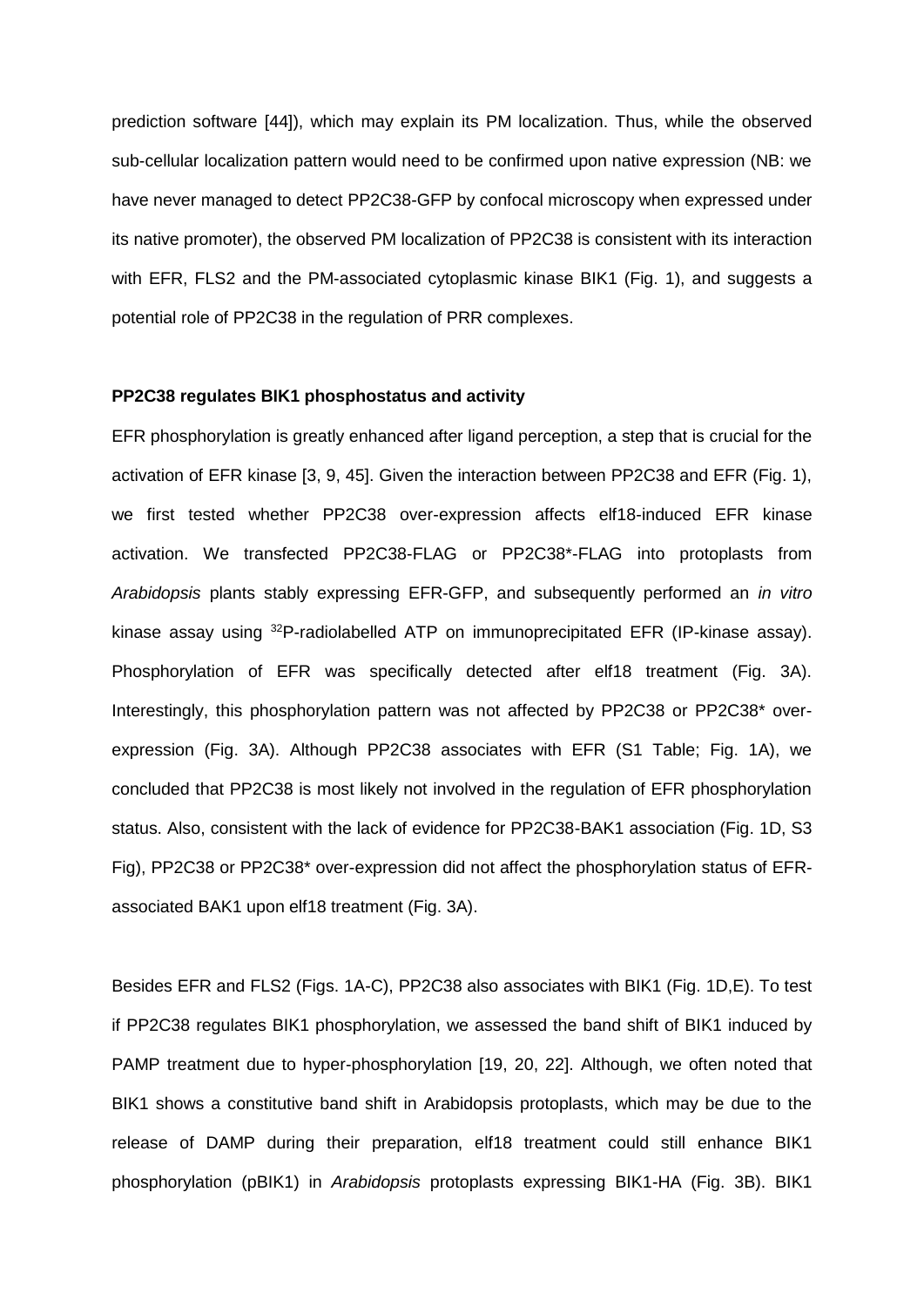phosphorylation was markedly reduced when PP2C38-FLAG was co-transfected (Fig. 3B). Importantly, the reduction of BIK1 phosphorylation specifically required PP2C38 phosphatase activity, as co-expression of PP2C38\*-FLAG did not affect elf18-induced BIK1 phosphorylation (Fig. 3B). Considering that PP2C38 over-expression did not alter EFR or BAK1 phosphorylation (Fig. 3A), these results are consistent with the hypothesis that PP2C38 directly dephosphorylates BIK1.

Next, we investigated whether PP2C38-mediated inhibition of BIK1 hyper-phosphorylation affects its ability to phosphorylate downstream targets. We previously described the NADPH oxidase RBOHD as a direct substrate of BIK1 [23, 24]. We identified a number of BIK1 dependent RBOHD phosphosites [23, 24], which can be monitored using phosphositespecific antibodies, and therefore be used as an effective proxy for BIK1 activation *in vivo*. We co-transfected FLAG-RBOHD with or without PP2C38/PP2C38\*-FLAG in *Arabidopsis* protoplasts. FLAG-RBOHD was enriched by immunoprecipitation and phosphorylation of the BIK1-specific phosphosite S39 was assessed using anti-phospho S39 ( $\alpha$ -pS39) antibodies [24]. After elf18 treatment, we detected a significant increase in RBOHD-S39 phosphorylation, which was significantly reduced when PP2C38-FLAG, but not PP2C38\*, was co-expressed (Fig. 3C). This clearly demonstrates the requirement of PP2C38 phosphatase activity for repressing BIK1-mediated RBOHD phosphorylation. Taken together, our results indicate that PP2C38 is a negative regulator of BIK1 phosphorylation status and activity.

### **PP2C38 negatively regulates PAMP-induced ROS burst and stomatal immunity**

We next sought to investigate the biological role of PP2C38-mediated BIK1 dephosphorylation. Having shown that PP2C38 inhibits PAMP-induced BIK1 hyperphosphorylation and subsequent trans-phosphorylation of the NADPH oxidase RBOHD (Fig. 3), we tested whether this translates into an inhibition of BIK1-mediated immune outputs. We measured the flg22-induced ROS burst in *N. benthamiana* after transient over-expression of PP2C38. We observed that leaves expressing PP2C38-FLAG exhibited significantly reduced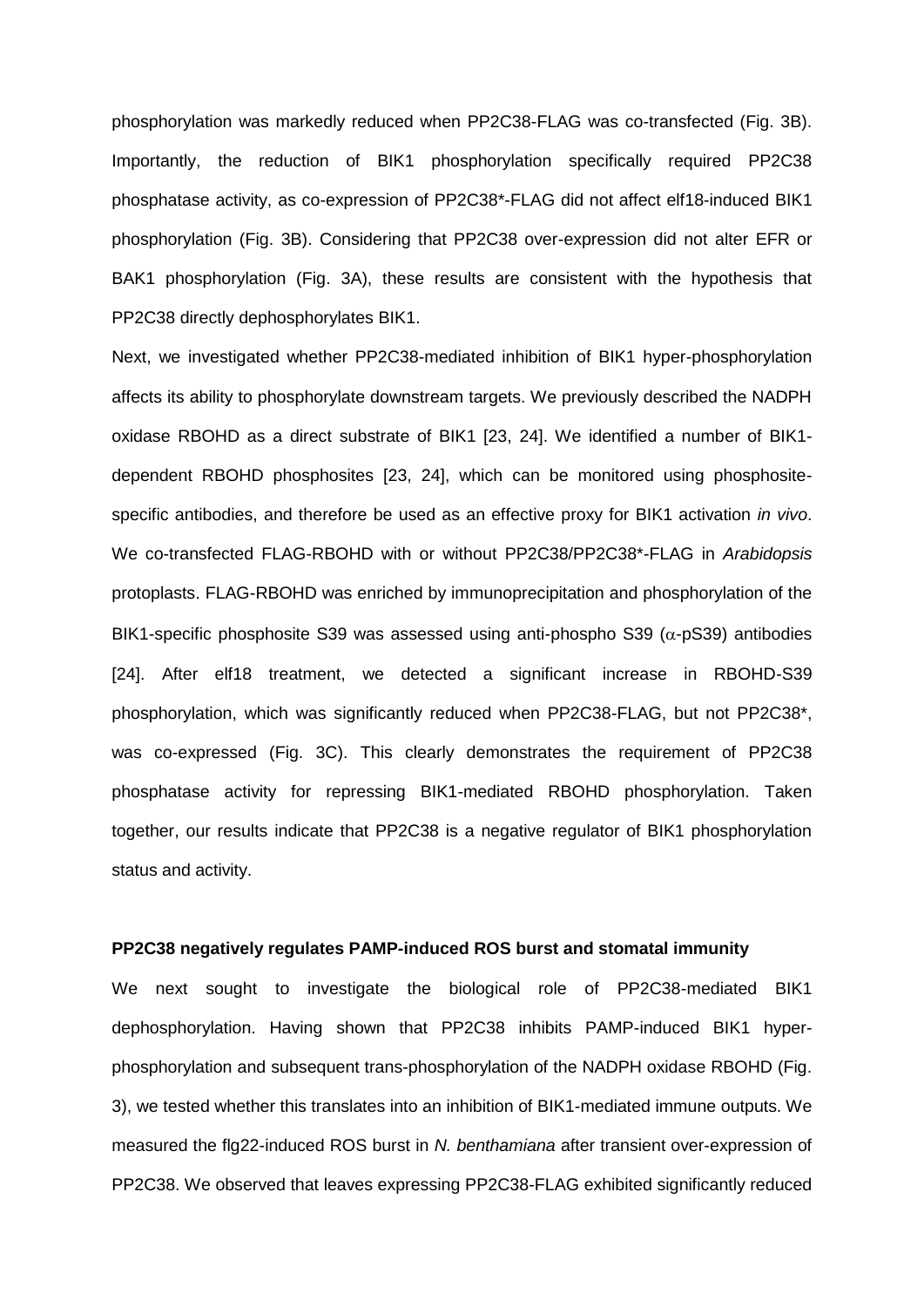flg22-induced ROS burst (Fig. 4A). Similarly, stable homozygous *Arabidopsis* transgenic plants over-expressing *PP2C38-GFP* exhibited a significantly reduced flg22- and elf18 triggered ROS burst (Fig. 4B). The negative impact of PP2C38 on PAMP-induced ROS burst was further confirmed using two additional independent homozygous lines over-expressing *PP2C38-GFP* in the *pp2c38-1* background (S6 Fig).

In addition, we tested whether loss of *PP2C38* expression would result in increased PAMPinduced ROS burst. Null single mutant plants (S2 Fig.) mostly behave like wild-type plants in response to flg22 or elf18 treatment (S7 Fig.). We therefore hypothesised that PP2C48, which shares over 90% sequence similarity with PP2C38 and is its closest homologue within the PP2C clade D (Fig. 2A), may be functionally redundant with PP2C38. Thus, we also isolated an insertional mutant line for *PP2C48* (S2 Fig.),generated a double *pp2c38-1 pp2c48-1* null mutant, and tested these plants for PAMP-induced ROS production. We consistently observed a small but significant increase in ROS production for *pp2c38-1 pp2c48-1* double mutants in response to elf18 and flg22 (a representative experiment is shown in Fig. 4C and a comparison of different independent biological experiments applying a linear mixed effect model is shown in S7 Fig. A higher variability was observed for the *pp2c38-1* and *pp2c48-1* single mutants, which in some occasions exhibited an enhanced ROS burst (S7 Fig.). While elf18-induced ROS burst was mostly unaffected in the single mutants, simultaneous analysis of several experiments revealed that *pp2c48-1* single mutants showed an increase in flg22-induced ROS burst comparable to that observed in the double mutant (S7 Fig.). Together, our data indicate that PP2C38 and PP2C48 most likely act redundantly to negatively regulate PAMP-induced ROS burst, while the specific contributions of the respective phosphatases seem to differ depending on the eliciting PAMP.

PAMP-induced stomatal closure helps to prevent pathogens from entering leaf tissues [46]. This immune response is dependent on RBOHD and its activation by BIK1-mediated phosphorylation [20, 23, 24, 47, 48]. Loss of BIK1 activation or BIK1-mediated RBOHD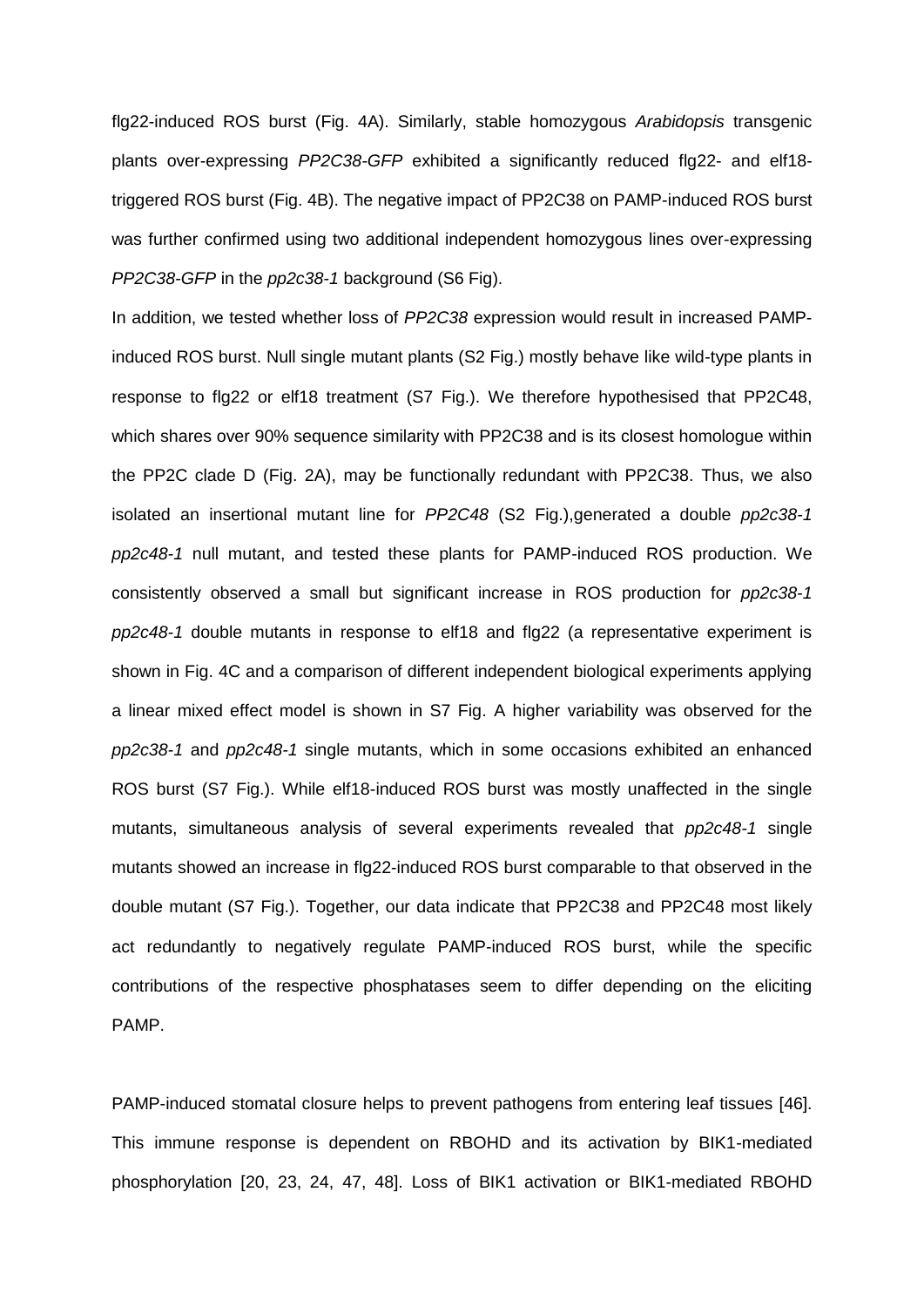phosphorylation leads to increased susceptibility to bacteria [22-24]. Consistent with the suggested role of PP2C38 in BIK1 dephosphorylation, we observed that elf18-induced stomatal closure was abolished in *PP2C38-GFP* over-expressing plants to the same extent as in the elf18-insensitive mutant line *fls2 efr cerk1* (Fig. 4D). Similar results were obtained after treatment with flg22 (S8 Fig). Importantly, plants over-expressing *PP2C38-GFP* showed normal stomatal closure in response to abscisic acid (ABA) treatment (Fig. 4D), demonstrating that the general stomatal closure machinery is not affected by *PP2C38* overexpression.

In accordance with these results, *PP2C38-GFP* over-expressing plants exhibited enhanced susceptibility to the non-pathogenic bacterial strain *P. syringae* pv. *tomato (Pto)* DC3000 *hrcC-* when compared to wild-type plants (Fig. 4E). In contrast, *pp2c38-1 pp2c48-1* double mutant plants were slightly more resistant to *Pto hrcC-* (Fig. 4F), which was consistent with their enhanced ROS production.

Together, our results support a model in which PP2C38 (and possibly PP2C48)-mediated BIK1 dephosphorylation constitutes an important regulatory mechanism for controlling stomatal immunity.

#### **Phosphorylation on serine 77 is required for the dissociation of PP2C38 from BIK1**

We observed previously that PP2C38 dissociates from the BIK1 complex upon PAMP perception (Fig. 1D,E), suggesting an active PAMP-induced mechanism to relieve PP2C38 mediated negative regulation. In addition, PP2C38-FLAG exhibited a band shift on SDS-PAGE after PAMP treatment (Figs. 1A and 1B). In a more detailed time-course analysis, we detected a double band for PP2C38-FLAG already 5 minutes after elf18 treatment in *N. benthamiana* leaves co-expressing PP2C38-FLAG and EFR-GFP (Fig. 5A). Intriguingly, we also noted that PP2C38-FLAG shows a constitutive band shift when BIK1 was overexpressed (Fig. 1D, S4 Fig). Please note that a band shift is not observed in Fig. 1C due to the high molecular weight of the GFP tag.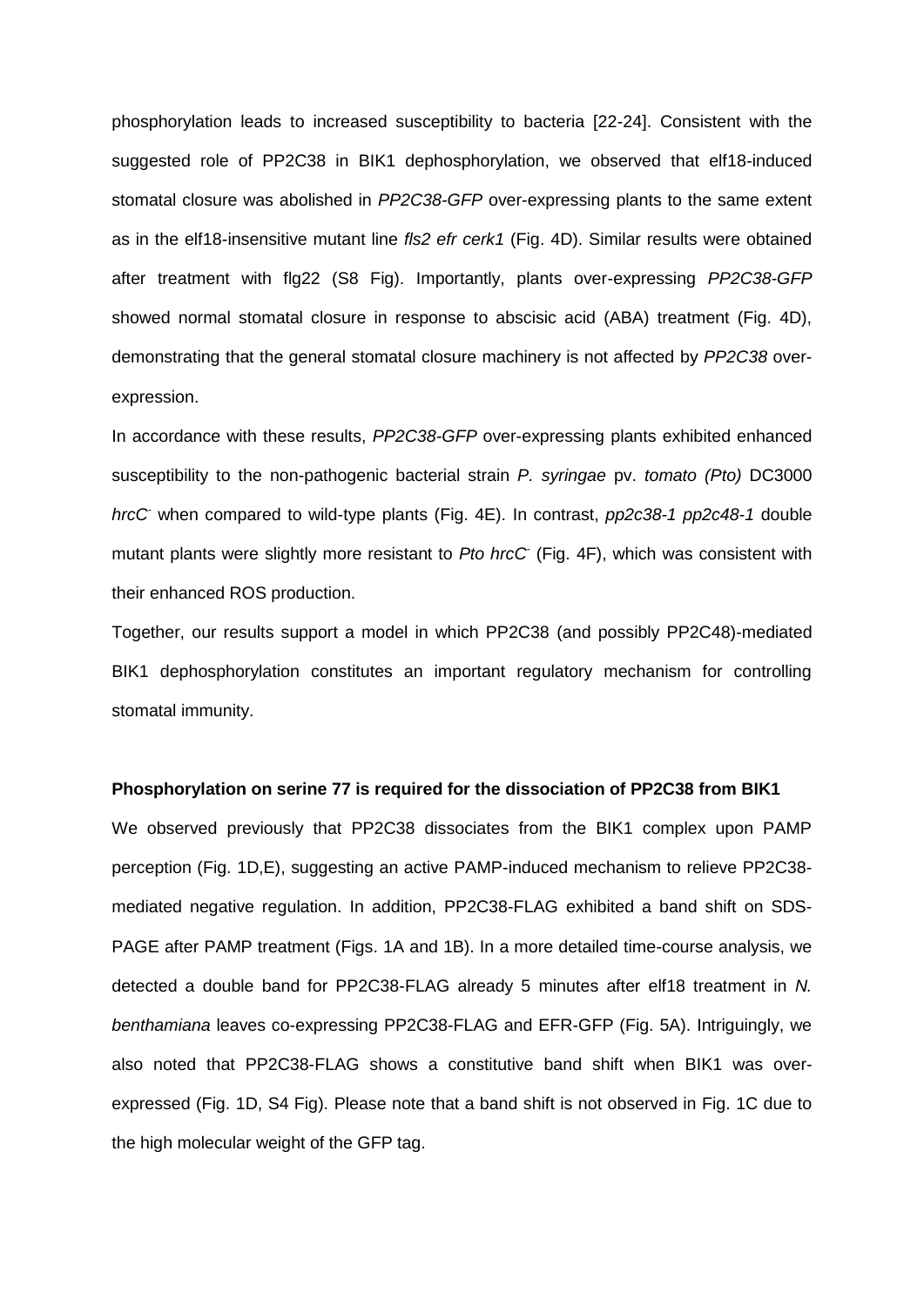Protein phosphorylation can often alter migration on SDS-PAGE and can result in band shifts. To test if PP2C38 band shift is due to phosphorylation, we incubated immunoprecipitated PP2C38-FLAG protein from elf18-treated *N. benthamiana* leaves with calf intestine alkaline phosphatase (CIP). This dissipated elf18-induced PP2C38-FLAG band shift (Fig. 5B), indicating that the higher molecular weight band corresponds to a phosphorylated form of PP2C38.

To identify PP2C38 phosphorylated residues *in vivo*, we analysed immunoprecipitated PP2C38-FLAG protein phosphorylation using liquid chromatography-tandem mass spectrometry (LC-MS/MS) and identified the serine residue 77 (S77) as being phosphorylated (Fig 5C). Interestingly, GST-BIK1 could trans-phosphorylate MBP-PP2C38, and this phosphorylation was mostly S77-dependent, as it was strongly reduced when this serine was substituted to the non-phosphorylatable residue alanine (S77A) (Fig. 5D). Consistent with its ability to trans-phosphorylate PP2C38, GST-BIK1 directly interacted with MBP-PP2C38 in an *in vitro* pull down assay (S9 Fig.). Furthermore, expression of the PP2C38<sup>S77A</sup>-FLAG variant abolished the band shift of PP2C38-FLAG normally observed upon PAMP treatment in *N. benthamiana* (Fig. 5E). Similarly, PP2C38<sup>S77A</sup>-FLAG did not show a band shift in response to elf18 in *Arabidopsis* Col-0 protoplasts (Fig. 5F). Interestingly, the S77A mutation partially compromised PP2C38 catalytic activity, suggesting that phosphorylation may be important to modulate its function (S10 Fig.). Together, our *in vitro* and *in vivo* data suggest that S77 is a major PP2C38 residue phosphorylated by BIK1 after PAMP perception.

We next tested whether S77 phosphorylation may be linked to the dissociation of PP2C38 from the BIK1 complex. We co-expressed PP2C38-FLAG or PP2C38<sup>S77A</sup>-FLAG with BIK1-HA or BIK1\*-HA [BIK1\* being the kinase-dead variant BIK1K105E[24]] in *Arabidopsis* protoplasts. After α-FLAG immunoprecipitation, we detected a clear association of PP2C38 with BIK1 that was disrupted after elf18 treatment (Fig. 6A), as previously observed (Fig. 1E). In contrast, the PP2C38<sup>S77A</sup> variant remained stably associated with BIK1, even after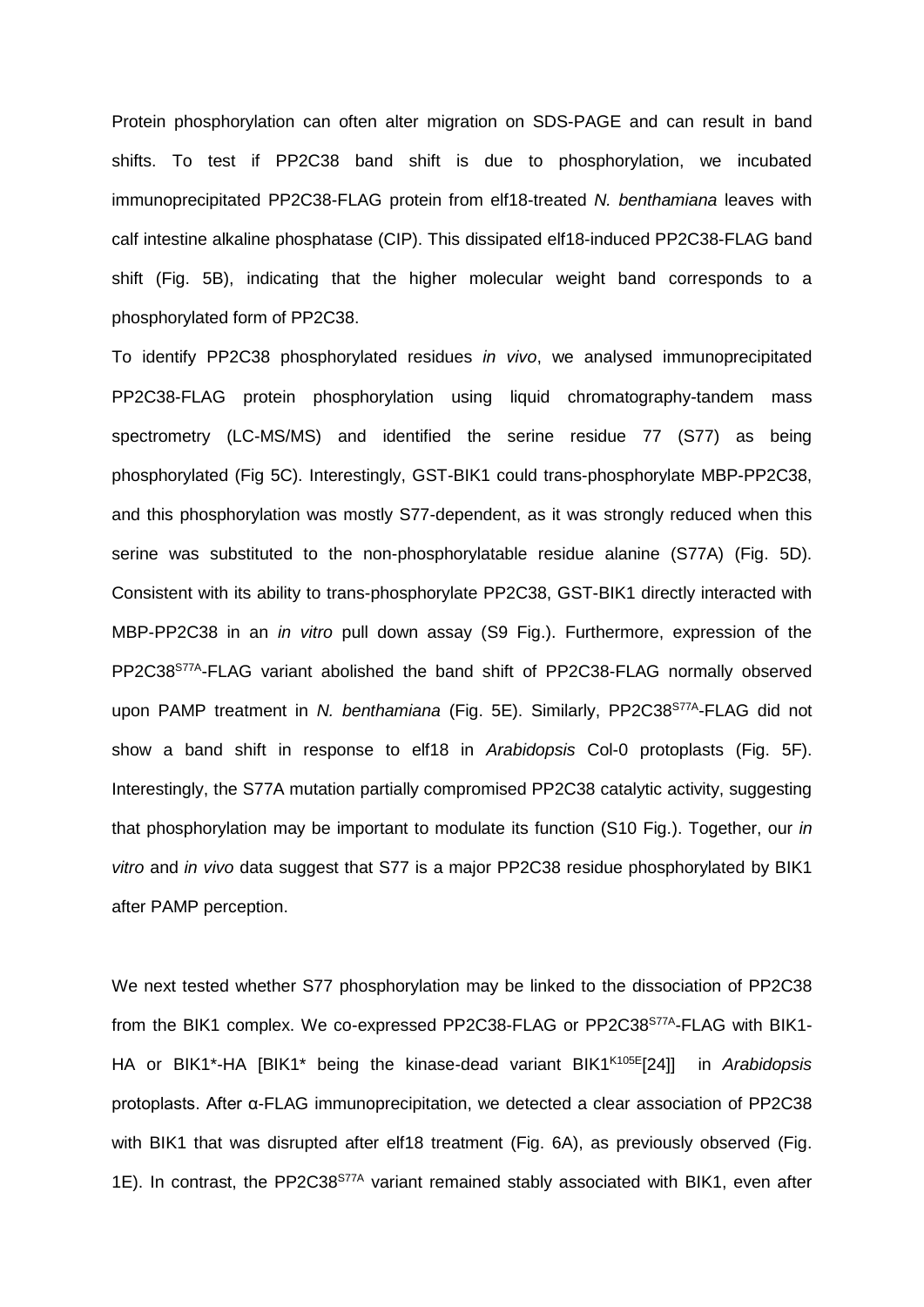elf18 treatment (Fig. 6A). Importantly, expression of BIK1\* reduced the overall PP2C38 phosphorylation (observed as an increase of the non-phosphorylated form – lower molecular weight), and prevented its dissociation (Fig. 6A). These results point towards an important role of PP2C38 phosphorylation and BIK1 kinase activity for the dissociation of the PP2C38- BIK1 complex.

While performing reciprocal co-immunoprecipitation experiments, we detected both the phosphorylated and non-phosphorylated forms of PP2C38 in BIK1 immunoprecipitates, which then dissociated following flg22 treatment (Fig. 6B). In turn, BIK1 stably associated with PP2C38<sup>S77A</sup> even after flg22 treatment (Fig. 6B). In addition, we found that PP2C38<sup>\*</sup> did not dissociate from BIK1 following flg22 treatment (Fig. 6C). This indicated that while phosphorylation plays an important role in this process, it is not sufficient by itself to drive PP2C38 and BIK1 apart, and suggest a potential link between PP2C38 phosphatase activity and phosphorylation by BIK1.

# **Discussion**

Appropriate initiation, timing and amplitude of immune signalling must be carefully regulated to avoid excessive or nonspecific activation of immune responses, which can lead to autoimmune and inflammatory diseases [49, 50]. The mechanisms and pathways that negatively regulate PRR-triggered immunity (PTI) in mammals have been extensively characterized [49, 51, 52]. However, much less is known in plants, where a fine balance between immunity and growth is important for their optimal reproductive success [53, 54]. BIK1 is a central positive regulator of immune signalling acting downstream of both LRRand LysM-containing PRRs [19-21]. Yet, despite the importance of BIK1 for plant immunity, knowledge concerning its action, substrates or regulation is still sparse. The first example of a downstream BIK1 substrate was the NADPH oxidase RBOHD, which generates PAMPinduced ROS burst [23, 24]. Notably, PAMP-activated BIK1 directly phosphorylates RBOHD,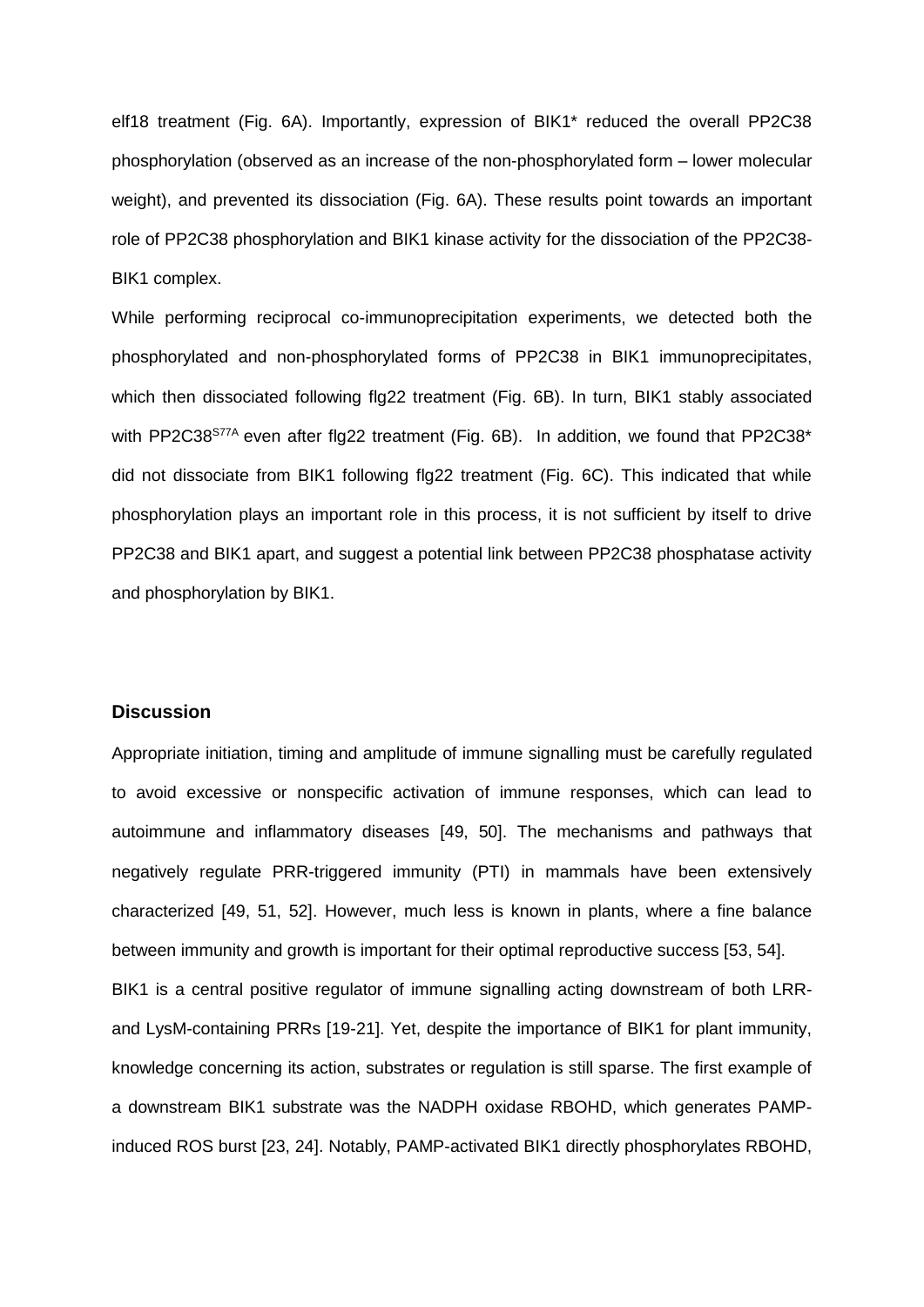which is required for ROS production and subsequent stomatal immunity [23, 24]. Importantly, BIK1 turnover was recently shown to be controlled by the calcium-dependent protein kinase CPK28 and heterotrimeric G proteins in a proteasome-dependent manner [36, 37], which provides one mechanism by which plant cells control this key regulator and the amplitude of immune signalling. Yet, the regulation imposed by CPK28 appears to be constitutive, as no effect of PAMP treatment could be noted on CPK28 activity or association with BIK1 [36], and thus seems to represent a mechanism used by plant cells to constantly buffer plant immune signalling. In this work, we revealed the protein phosphatase type 2C PP2C38 as a dynamic regulator of BIK1, which controls its phosphorylation status, most likely to maintain basal immune signalling levels at a minimum in the absence of elicitation and/or to fine-tune the immune responses upon pathogen attack.

PP2C38 was initially identified in an Y2H screen as an interactor of EFR (S1 Table). While we confirmed that PP2C38 associates with EFR (as well as with FLS2), we also found that PP2C38 associates with BIK1 *in planta* (Fig. 1) and that both proteins directly interact *in vitro* (S9 Fig.). Notably, no association could be observed between PP2C38 and BAK1 (Fig. 1 and S3 Fig.). PP2C38 is an active PM-localized phosphatase (Fig. 2). Interestingly, *PP2C38* over-expression affected elf18-induced BIK1 hyper-phosphorylation, but had no impact on EFR or BAK1 phosphorylation (Fig. 3). These results suggest that PP2C38 directly dephosphorylates BIK1, and that BIK1 is a biologically relevant substrate of PP2C38. This is further substantiated by our findings that *PP2C38* over-expression leads to a reduction of PAMP-induced phosphorylation of RBOHD on the BIK1-specific phosphosite S39 (Fig. 3C). Consequently, ectopic *PP2C38* expression led to a significant reduction of PAMP-triggered ROS burst in *N. benthamiana* and *Arabidopsis* plants (Fig. 4A,B) and compromised PAMPinduced stomatal closure resulting in enhanced susceptibility to a non-pathogenic *P. syringae* strain (Fig. 4D,E). In addition, loss of PP2C38 and its paralog PP2C48 led to enhanced ROS productions in response to elf18 and flg22, as well as to increased resistance against P. syringae hrcC strain (Fig. 4C,F). Interestingly, pp2c48-1 single mutants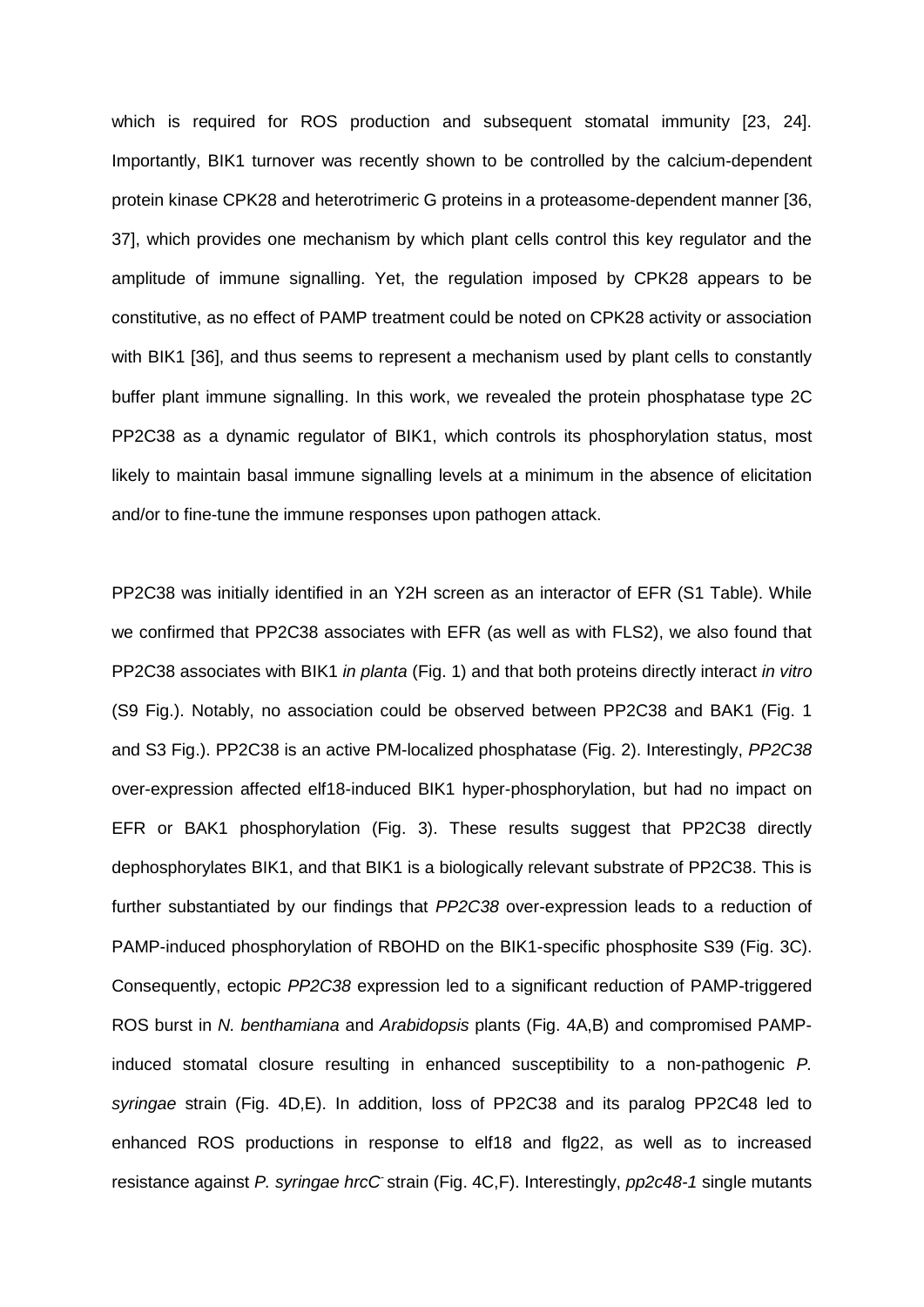also exhibited higher ROS in response to flg22 (S7 Fig), suggesting that PP2C38 and PP2C48 may play differential roles according to the eliciting stimulus. Together, these results implicate PP2C38 (and PP2C48) as negative regulator(s) of BIK1-mediated immune signalling and stomatal anti-bacterial immunity.

We observed that PP2C38 becomes phosphorylated and dissociates from the PRR complex upon PAMP treatment (Figs. 1 and 5). PP2C38 phosphorylation is important for its dissociation from BIK1, as the non-phosphorylatable PP2C38<sup>S77A</sup> variant could not dissociate from BIK1 after elf18 perception (Fig. 6A). Over-expression of BIK1 resulted in a constitutive PP2C38 band shift in *N. benthamiana* leaves and in *Arabidopsis* protoplasts (Figs. 1, 5, S3). Moreover, PP2C38 failed to dissociate from a kinase-dead BIK1 variant (carrying the K105E mutation), which is known to be dominant-negative [24], and exhibited reduced phosphorylation levels (Fig. 6A). In addition, EFR or FLS2 kinase activity is not required for PP2C38 dissociation (S11 Fig), and BAK1 does not associate with PP2C38 *in planta* (Figs. 1, S3). Furthermore, BIK1 can trans-phosphorylate PP2C38 *in vitro* in a manner that mostly depends on S77 (Fig. 5C). Altogether, this suggests that BIK1 is responsible for PP2C38 phosphorylation.

Phosphorylated PP2C38 could still associate with BIK1 in the absence of PAMP treatment (Fig. 6B), suggesting that phosphorylation is not sufficient for PP2C38 dissociation and that additional mechanisms must play a role in this process. Moreover, the catalytic-dead PP2C38\* variant could not dissociate from BIK1 after PAMP treatment (Fig. 6C). Intriguingly, PP2C38\* migrated as a lower molecular weight band in SDS-PAGE, consistent with the size of non-phosphorylated PP2C38 (Figs. 3 and 6). While *in vitro* experiments revealed that PP2C38\* could be phosphorylated by BIK1 (Fig. 5E); it is difficult to conclude whether PP2C38\* is phosphorylated *in vivo*, or if mutating the two catalytic aspartic acid residues (negatively charged) into asparagines (positively charged) leads to an overall change in the isoelectric point averting the mobility shift. It is thus possible that, in addition to S77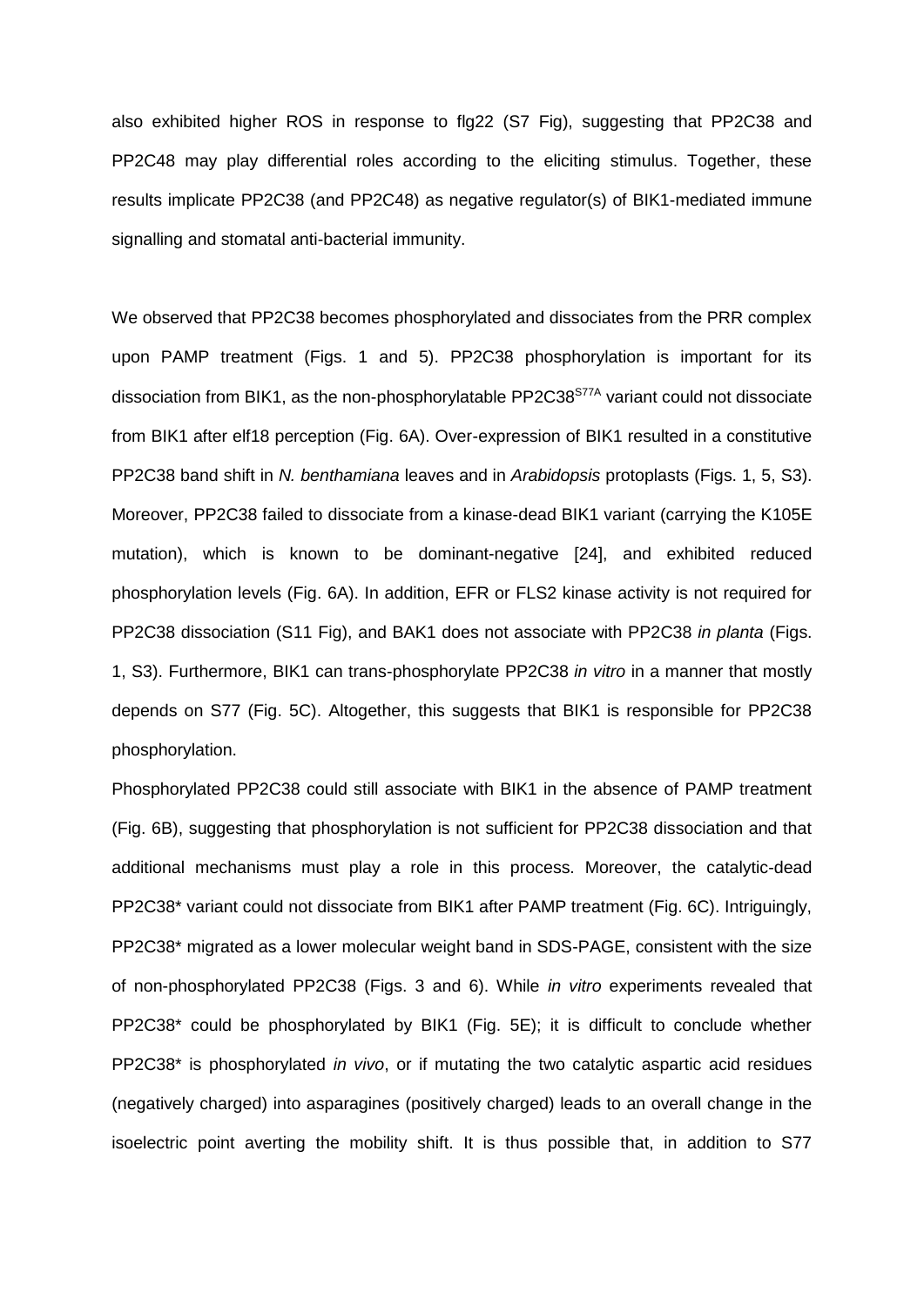phosphorylation, the catalytic activity of PP2C38 may be required for its dissociation from BIK1 following PAMP perception.

We therefore propose a model in which PP2C38 associates with BIK1 in the resting state, keeping its phosphorylation status under control. Upon PAMP perception, BAK1 forms a stable complex with EFR/FLS2, resulting in trans-phosphorylation between these proteins and BIK1, leading to BIK1 activation. Consequently, PP2C38 is phosphorylated and released from BIK1 allowing its full activation (Fig. 7). The catalytic activity of PP2C38 is likely to play an important role in this process, however additional work will need to be performed in order to fully understand this molecular mechanism. The model proposed is somewhat reminiscent of the negative regulation imposed by the PM-anchored protein BKI1 on the brassinosteroid (BR) receptor BRI1. BKI1 interacts with BRI1 kinase domain preventing its phosphorylation [55-57]. BR perception by BRI1 results in BKI1 phosphorylation, which triggers BKI1 dissociation and relocalization to the cytoplasm [53]. However, in the case of PP2C38 such ligand-dependent relocalization does not seem to occur (Fig 2D), suggesting that PP2C38 is associated to the PM, possibly due to posttranslation modifications such as palmitoylation. Notably, BIK1 also integrates signalling from BRI1, acting as a negative regulator of BR-dependent responses [58]. Whether PP2C38 also negatively regulates BIK1 to control BR responses (in this case, to potentially activate them) remains to be determined. In the process of our work however, we have not observed a growth phenotype suggesting a potential role of PP2C38 in BR signalling.

Despite the important role of protein phosphorylation for PRR complexes, only a small number of protein phosphatases have been shown previously to act at the PRR level. The unclustered PP2C KAPP interacts with FLS2 cytoplasmic domain in yeast two-hybrid assays and *KAPP* over-expression results in flg22 insensitivity [59]. However, KAPP is known to interact with several unrelated RKs [60], which questions the specificity of this action. In rice, the PP2C XB15 associates with the PRR XA21 and negatively regulates XA21-mediated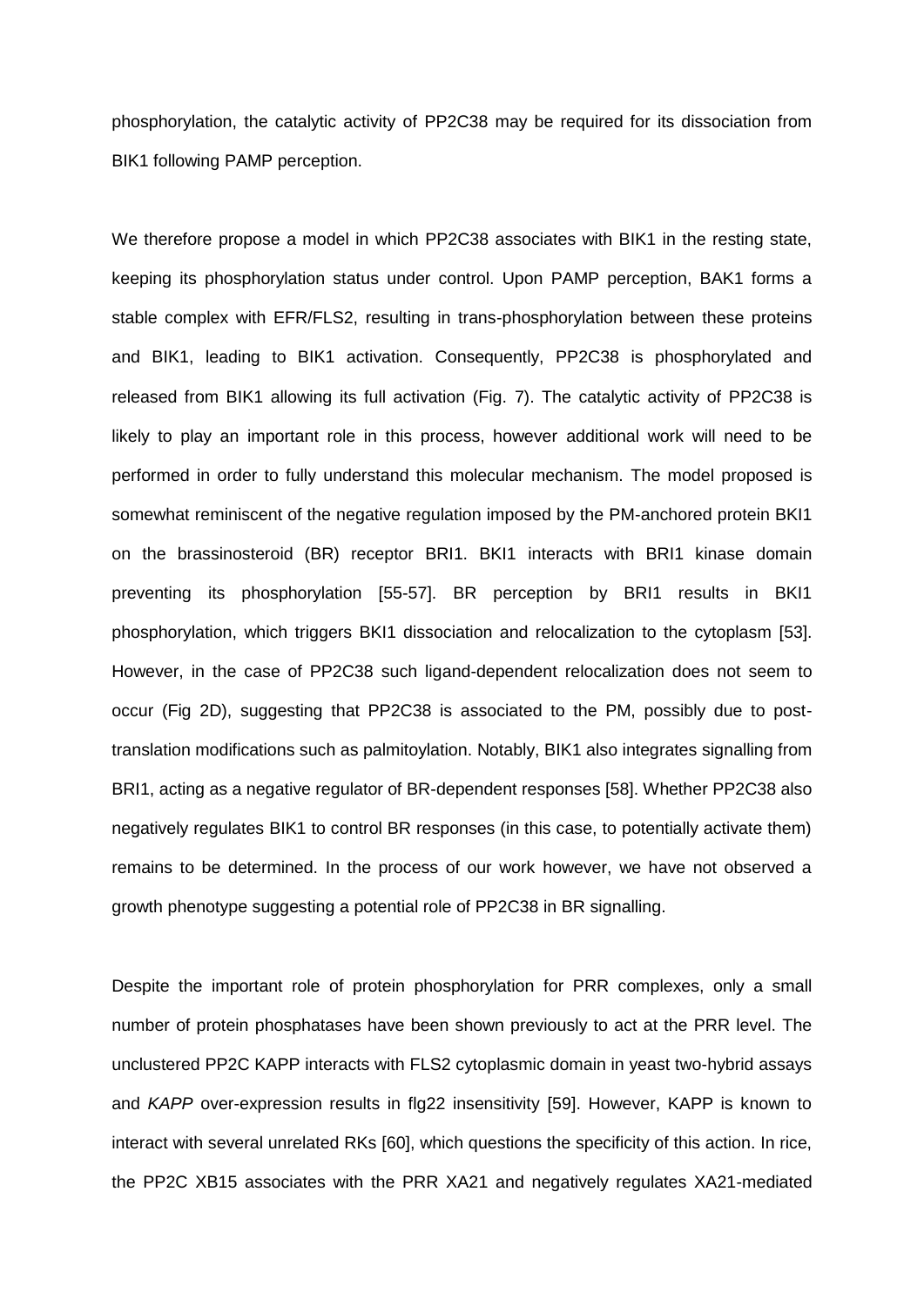resistance to *Xoo* [61]. Interestingly, the *Arabidopsis* XB15 orthologues PLL4 and PLL5 associate with EFR (which is phylogenetically closely related to XA21) and negatively regulate EFR-mediated responses, demonstrating the conservation of regulatory mechanisms between evolutionary-distant plants [62]. Recently, a specific protein phosphatase 2A (PP2A) holoenzyme (composed of the subunits A1, C4 and B' $\eta$ / $\zeta$ ) was shown to negatively regulate PTI by directly targeting the co-receptor BAK1 [16]. While BAK1-associated PP2A activity was reduced after PAMP treatment, it is still unclear whether this is due to the dissociation of PP2A from BAK1, or to the inhibition of PP2A activity. The identification of PP2C38 as a regulator of BIK1 further illustrates the negative regulation of plant immune signalling that occurs at multiple levels within PRR complexes.

# **Materials and methods**

#### **Yeast two-hybrid screen**

The EFR cytoplasmic domain (EFR-CD) was amplified from cDNA, cloned into the pAs-attR yeast two-hybrid screening bait plasmid and transformed into yeast strain AH109 (MATa). A cDNA library was generated from two-weeks-old *Arabidopsis* seedlings treated for 30 min with 10 µM flg22, and cloned into pACT-attR yeast two-hybrid screening prey plasmids. Together with a cDNA library derived from *Arabidopsis* cell suspension culture [63], as well as a commercially available cDNA library derived from *Arabidopsis* plants (Clontech), these three libraries were screened against EFR-CD by interaction mating as described previously [64]. A total of eight million zygotes were screened, and 47 candidate interaction partners were obtained, facilitating yeast growth on triple-dropout media (lacking leucine, tryptophan and histidine, supplemented with 5 mM 3-Amino triazole). Three clones were identified as PP2C38, and five clones matched PP2C58.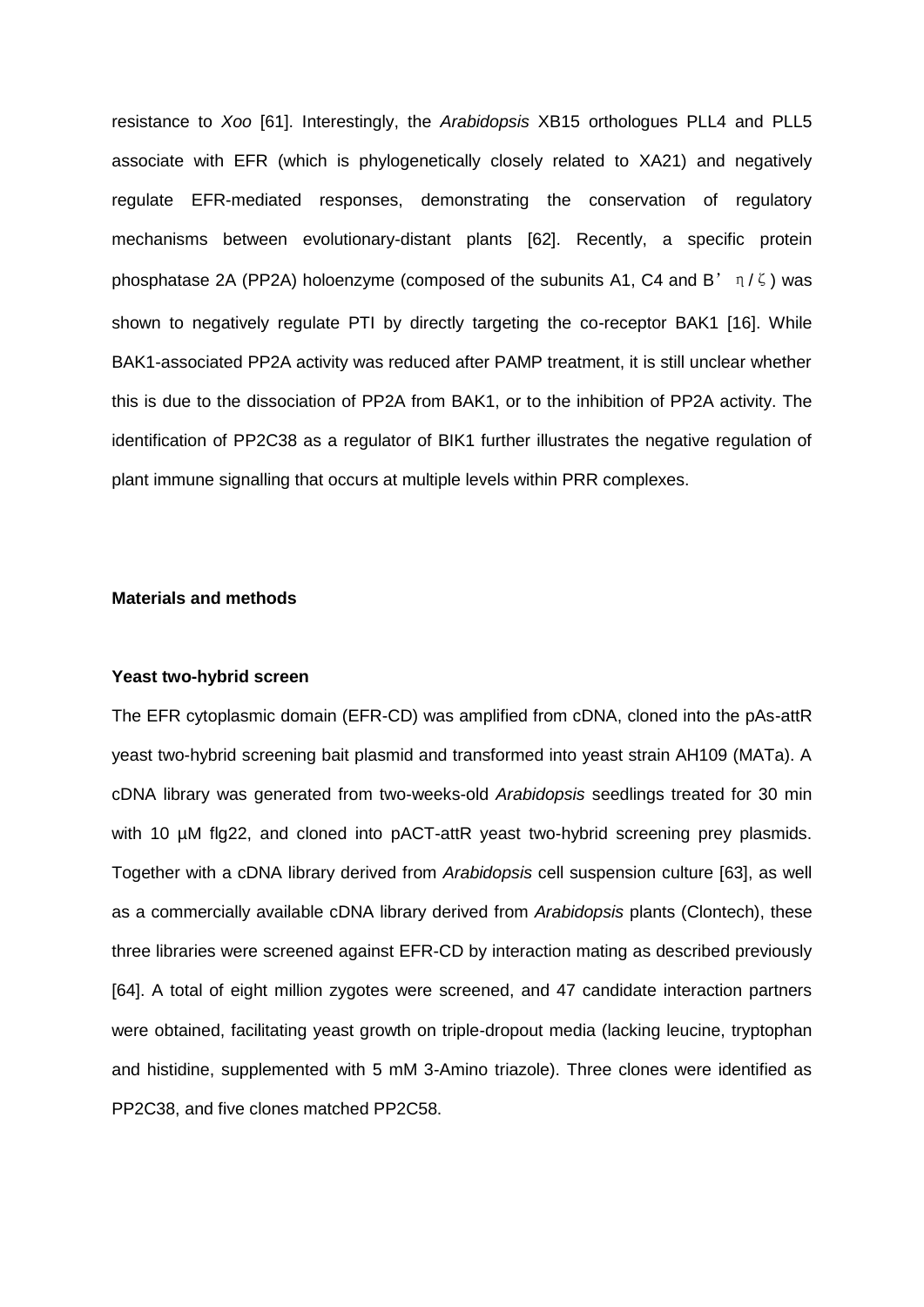#### **Plant material and growth conditions**

*Arabidopsis* plants used for ROS burst, stomatal closure and infection assays were grown in soil at 21°C with a 10-h photoperiod. For *Arabidopsis* sterile seedlings, seeds were surfacesterilized with chlorine gas and germinated on plates containing Murashige-Skoog (MS) medium (including vitamins; Duchefa) and 1% sucrose supplemented with 0.8% agar for the first 5-7 days at 22°C and with a 16-h photoperiod. Seedlings were transferred to liquid MS medium supplemented with 1% sucrose and grown under the same conditions for 7-10 days. *Nicotiana benthamiana* plants were soil-grown under a 16 h photoperiod at 22°C. *Arabidopsis* lines used: Col-0 (WT), *fls2* [6], *efr* [65], *cerk1* [66] *efr*/*pEFR:EFR-GFP* [63], *pp2c38-1* (SALK\_036920), and *pp2c48-1* (SALKseq\_061058) (this study).

### **Chemicals and elicitors**

Flg22 and elf18 peptides were purchased from EZBiolab. ABA was purchased from Sigma-Aldrich. Phosphatase inhibitors NaF and Na2MoO4 purchased from Sigma-Aldrich. For clarity, we used flg22 and elf18 for most phenotypic experiments in Arabidopsis, flg22 for most phenotypic and biochemical experiments in *N. benthamiana* (as EFR is not present in this plant species), and elf18 for most experiments in Arabidopsis protoplasts.

#### **Molecular cloning and generation of** *PP2C38* **over-expression lines**

For the site-directed mutagenesis of *PP2C38*, DNA fragments were amplified by PCR using primers harbouring desired mutation from pENTR-PP2C38. For recombinant protein purification, *PP2C38* CDS was inserted between BamHI and SalI restriction sites of pMALc4E (NEB). For the generation of *PP2C38* over-expression lines, *PP2C38* CDS was fused to GFP in the gateway-compatible pK7GW2.0 vector (Invitrogen). The *Agrobacterium tumefaciens* strain GV3101 was used to generate stable *Arabidopsis* lines. Homozygous transgenic plants were obtained base on segregation ratios on selection plates.

#### **RNA isolation and qRT-PCR**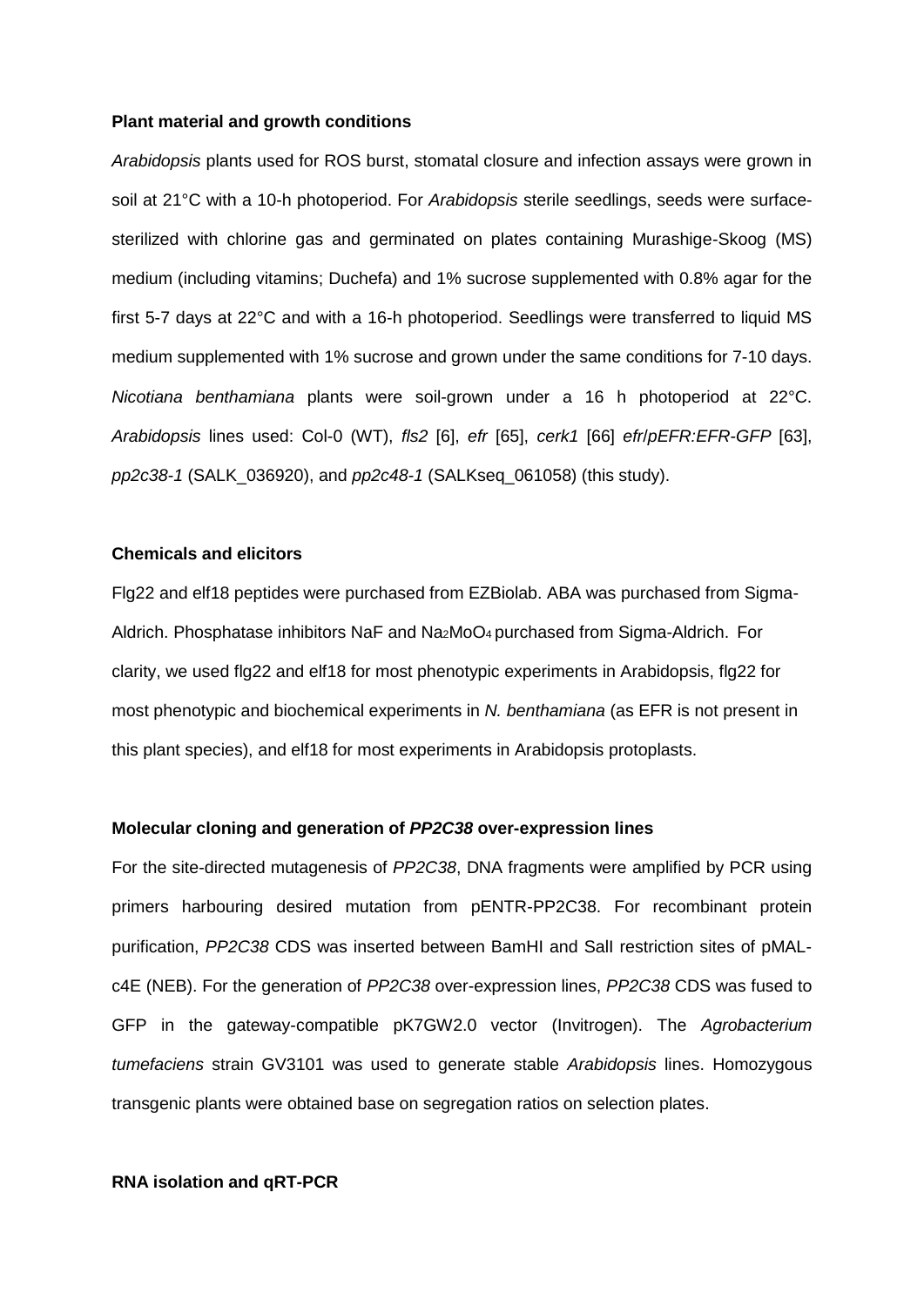Gene expression was analysed on 2-week-old *Arabidopsis* seedlings grown in liquid MS medium. Total RNA was extracted as described in [68]. First-strand cDNA synthesis was performed with SuperScript III RNA transcriptase (Invitrogen) and oligo(dT) primer, according to the manufacturer's instructions. The qPCR was performed using SYBR Green JumpStart Taq ReadyMix (Sigma-Aldrich) in a BioRad CFX96 real-time system. The relative expression values were determined by using U-box gene (*At5g15400*) as reference and the comparative Ct method (2-ΔΔCt). Primers used for quantitative PCR are listed in Table S1.

#### **Protein extraction and immunoprecipitation**

*N. benthamiana* leaves or *Arabidopsis* seedlings were ground to a fine powder in liquid nitrogen with sand (Sigma-Aldrich). Proteins were extracted in buffer containing 50 mM Tris-HCl, pH 7.5, 150 mM NaCl, 10 % glycerol, 10 mM DTT, 1 mM NaF, 1 mM Na2MoO4.2H2O, 1% Phosphatase Inhibitor Cocktails 2 and 3 (Sigma-Aldrich), 1 % (v/v) P9599 Protease Inhibitor Cocktail (Sigma-Aldrich), 100 μM phenylmethylsulphonyl fluoride and 0.5 % (v/v) IGEPAL CA-630 (Sigma-Aldrich). Extracts were incubated 30 min at 4 °C and centrifuged for 20 min at 16,000 *g* at 4 °C. Supernatants were incubated for 1-2 h at 4 °C with GFP-Trap (ChromoTek) or ANTI-FLAG M2 Affinity Gel (Sigma-Aldrich), and washed 3-4 times with extraction buffer containing 0.1-0.5 % (v/v) IGEPAL CA-630 (Sigma-Aldrich). For GFP-Trap immunoprecipitation, beads were boiled in NuPAGE LDS sample buffer (Thermo Scientific) to release proteins. FLAG peptide was used for specific elution of anti-FLAG immunoprecipitated proteins. For immunoprecipitation in *Arabidopsis* protoplasts, protoplasts were transfected with indicated plasmids, incubated overnight and then treated with H<sub>2</sub>O or 1 μM flg22 or elf18 for 15-30 min. Proteins were extracted with extraction buffer (50 mM HEPES [pH 7.5], 150 mM KCl, 1 mM EDTA, 0.5 % Trition-X 100, 1 mM DTT, proteinase inhibitor cocktail) at 4 °C. Immunoprecipitation was then carried out as described above.

#### *In vitro* **pull-down**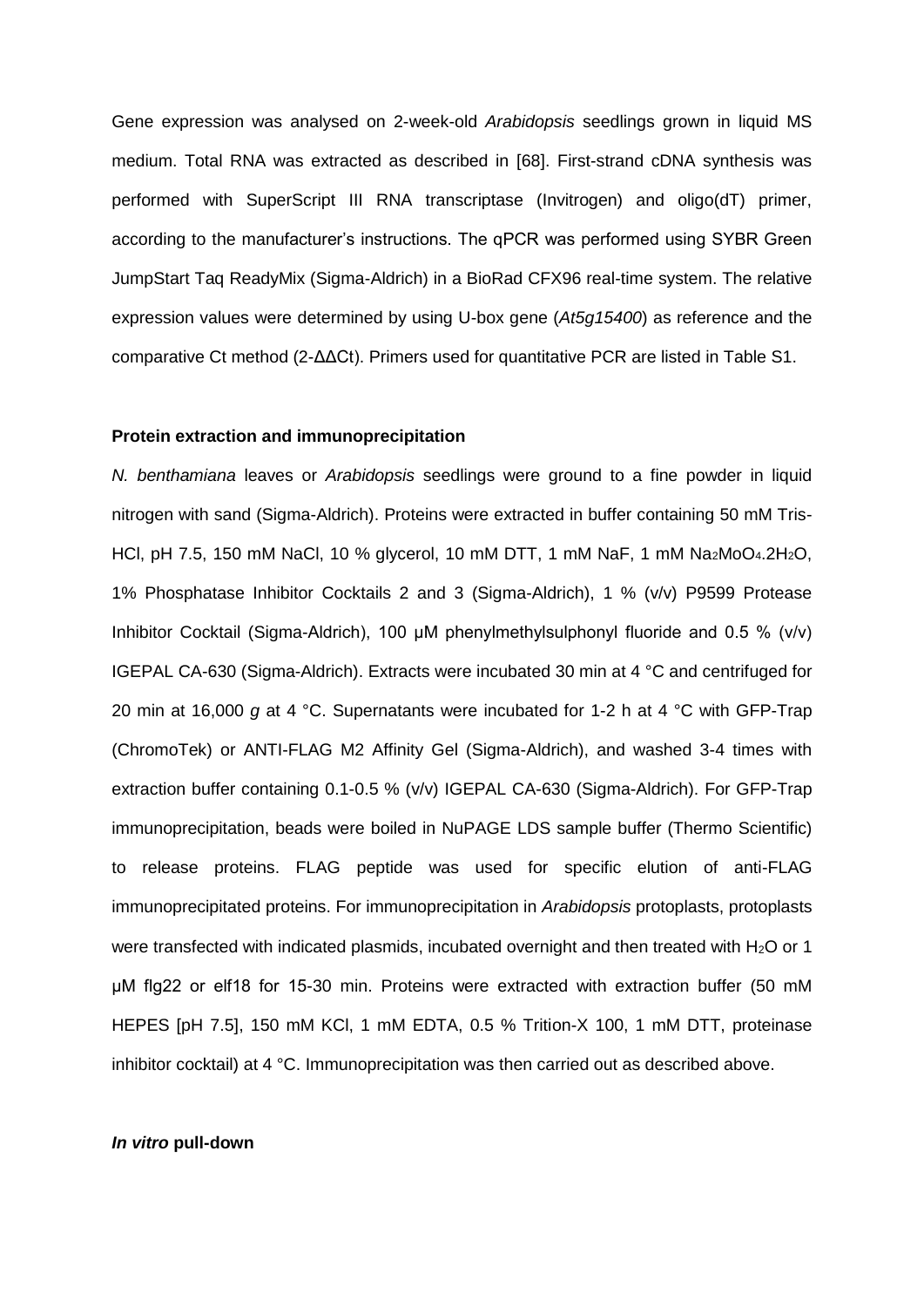Recombinant proteins were incubated in collumn buffer (50 mM Tris [pH 7.5], 50 mM NaCl, 0.2 % IGEPAL CA-630) for 15 min at 4 °C and centrifuged for 2 min at 16,000 g. The supernatant was recovered and the proteins incubated for 30 min at 4 °C with amylose resin (NEB) for MBP pull-down. Resin was washed three times with column buffer and boiled in SDS sample buffer before loading in SDS-PAGE.

#### **Mass spectrometry**

Proteins were separated by SDS-PAGE (NuPAGe<sup>®</sup>, Invitrogen), and after staining with Coomassie brilliant Blue G-250 CBB (SimplyBlue™ stain, Invitrogen) the proteins were cut out and digested by Trypsin and AspN. LC-MS/MS analysis was performed using an LTQ-Orbitrap mass-spectrometer (Thermo Scientific) and a nanoflow-HPLC system (nanoAcquity; Waters) as described previously [23]. The Arabidopsis database (TAIR10) was searched using Mascot (v 2.4.1 Matrix Science). Parameters were set for 10 ppm peptide mass tolerance and allowing for Met oxidation and three missed cleavages. Carbamidomethylation of Cys residues was specified as a fixed modification, and oxidized Met and phosphorylation of Ser, Tyr or Thr residues were allowed as variable modifications. Scaffold (v4; Proteome Software) was used to validate MS/MS-based peptide and protein identifications and annotate spectra. The position and quality of spectra for phosphopeptides were also manually examined before acceptance. In the 3 independent PP2C38-FLAG IP samples we analysed, we measured a range of 71-85% coverage from around 75-100 unique peptides (250-400 spectral counts total). We predominately measured phosphorylation of S77 with on average 10-15 spectral counts in each sample.

#### **Immunoblotting**

Protein samples were typically separated in 8-10% bisacrylamide gels at 120-140 V. For analysis of PP2C38 band shift, 12% gels were run at 100V for 3:30-4h. Immunoblotting was performed with antibodies diluted in blocking solution (5 % fat-free milk in TBS with 0.1 % [v/v] Tween-20). Antibodies used in this study: α-BAK1 [13]; α-FLS2 [8]; α-pS39-RBOHD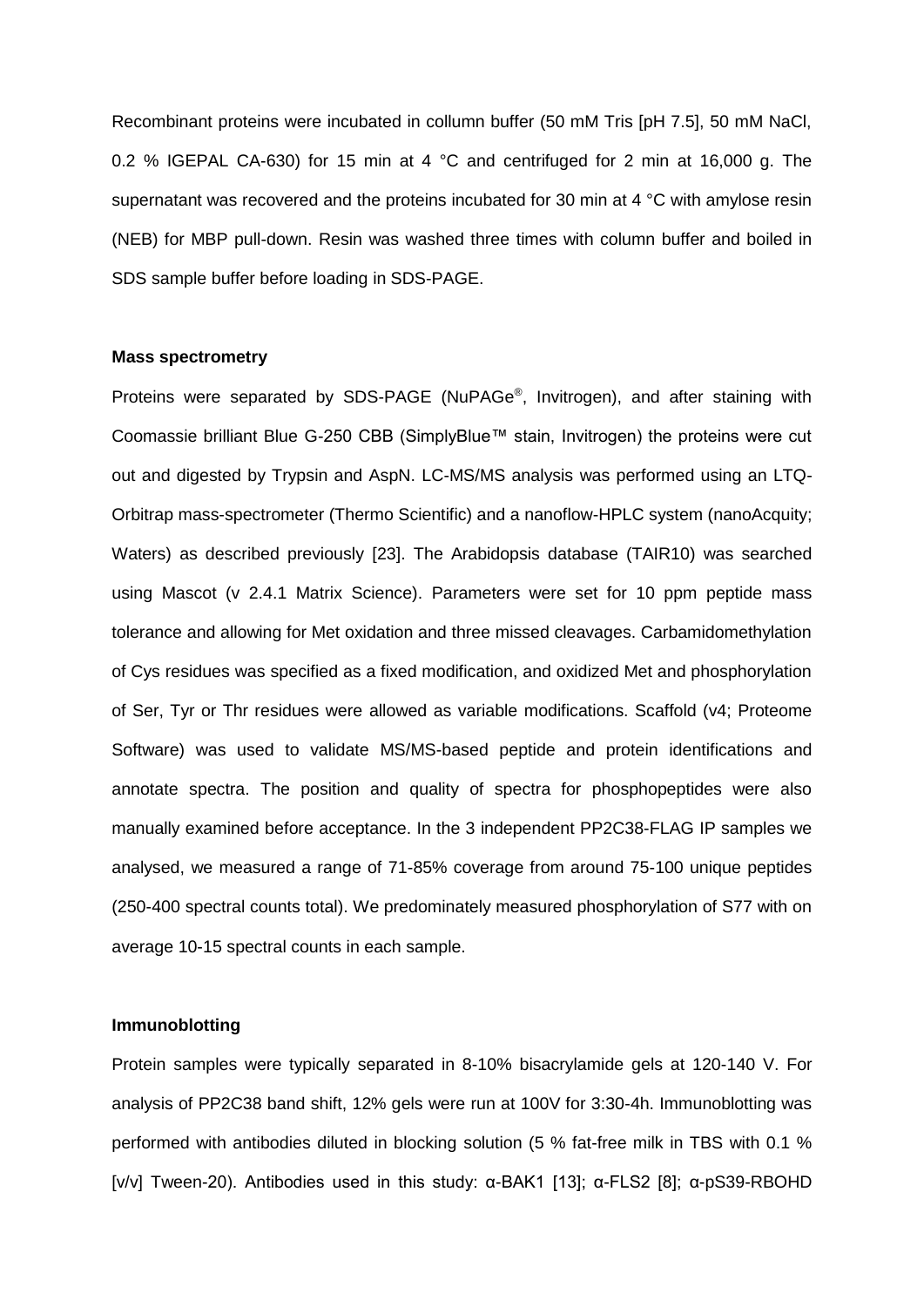[24]; α-HA-horseradish peroxidase (HRP) (3F10, Roche); α-GFP-HRP (B-2, Santa Cruz); α-FLAG-HRP (M2 monoclonal antibody, Sigma-Aldrich). Blots were developed with Pierce ECL/ ECL Femto Western Blotting Substrate (Thermo Scientific).

#### **Kinase and phosphorylation assays**

Immunoprecipitated or recombinant proteins were incubated in kinase buffer (50 mM Tris-HCl, pH 7.5, 5 mM  $MnCl<sub>2</sub>$ , 1 mM DTT) and supplemented with 1  $\mu$ M unlabeled ATP and 183 kBq of [<sup>32</sup>P]γ-ATP for 30-60 min at 30 °C with shaking. For trans-phosphorylation assays, the phosphorylated kinase was then incubated with substrate protein for 30 min. Reactions were stopped by adding SDS sample buffer and heating at 70 °C for 15 min. Proteins were separated by SDS-PAGE and transferred onto PVDF membranes (Biorad), followed by staining with CBB. Phosphorylation was analysed by autoradiography using a FUJI Film FLA5000 PhosphoImager (Fuji, Tokyo, Japan).

#### *In vitro* **phosphatase assay**

Phosphatase assays were performed using the Serine/Threonine Phosphatase Assay System (Promega) according to the manufacturer's instructions.

#### **ROS burst assay**

Leaf discs (4 mm diameter) from 4- to 5-week-old *Arabidopsis* or *N. benthamiana* plants were collected and ROS measurements performed as previously described [23]. PAMP treatments, as described in figure legends, were applied immediately before luminescence was captured over 40-60 min using either a Varioskan Flash (Thermo Scientific) multiplate reader or a Photek camera (East Sussex, UK).

#### **Stomatal aperture measurements**

Stomatal aperture measurements were performed as described [48].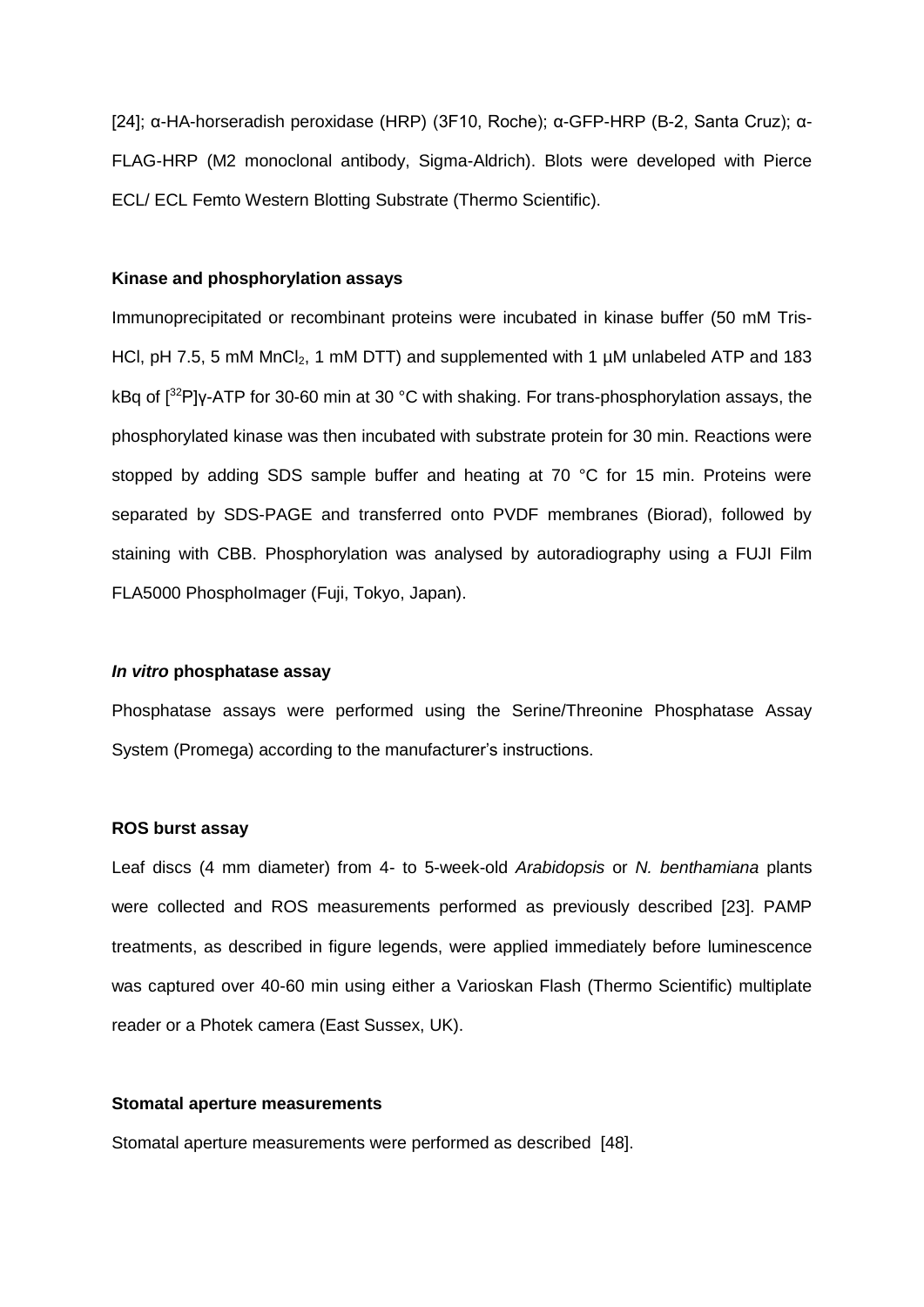#### **Bacterial infection assays**

Five-week old plants were sprayed with a solution of *Pseudomonas syringae* pv. *tomato* (*Pto*) DC3000 *hrcC-* (0.5×10<sup>9</sup> CFU/ml) supplemented with 0.04% Silwett L-077, and bacterial numbers determined 4 days post infection by serial dilution plating.

### **Confocal microscopy**

Confocal micrographs were acquired on a Leica TCS SP5 confocal microscope. GFP was excited at 488 nm using an argon laser. Fluorescence emission was collected between 500- 540 nm. Image analysis was carried out with FIJI (ImageJ).

#### **Statistical analyses**

Linear Mixed Effect Modelling of ROS data was carried out in the R programming language [69] version 3.2.0 in R Studio 0.98 using the nlme package [70] as shown in the code described in S1 Appendix (ros\_analysis\_elf18.Rmd and ros\_analysis\_flg22.Rmd).

# **Acknowledgments**

We thank Jacqueline Monaghan for critically reading the manuscript and members of the Zipfel laboratory, especially Nicholas Holton, for fruitful discussions, invaluable advice and technical knowledge. We thank Matthew Smoker and Jodie Pike for generating stable transgenic lines and the JIC horticultural staff for plant growth. This research was funded by The Gatsby Charitable Foundation and The European Research Council (C.Z.), by the Max-Planck Society (S.R.), and the Chinese Ministry of Science and Technology (2015CB910200; J.M.Z.). D.C. was the recipient of a scholarship (SFRH/BD/79088/2011) from Fundação para a Ciência e a Tecnologia (FCT).

### **Author contributions**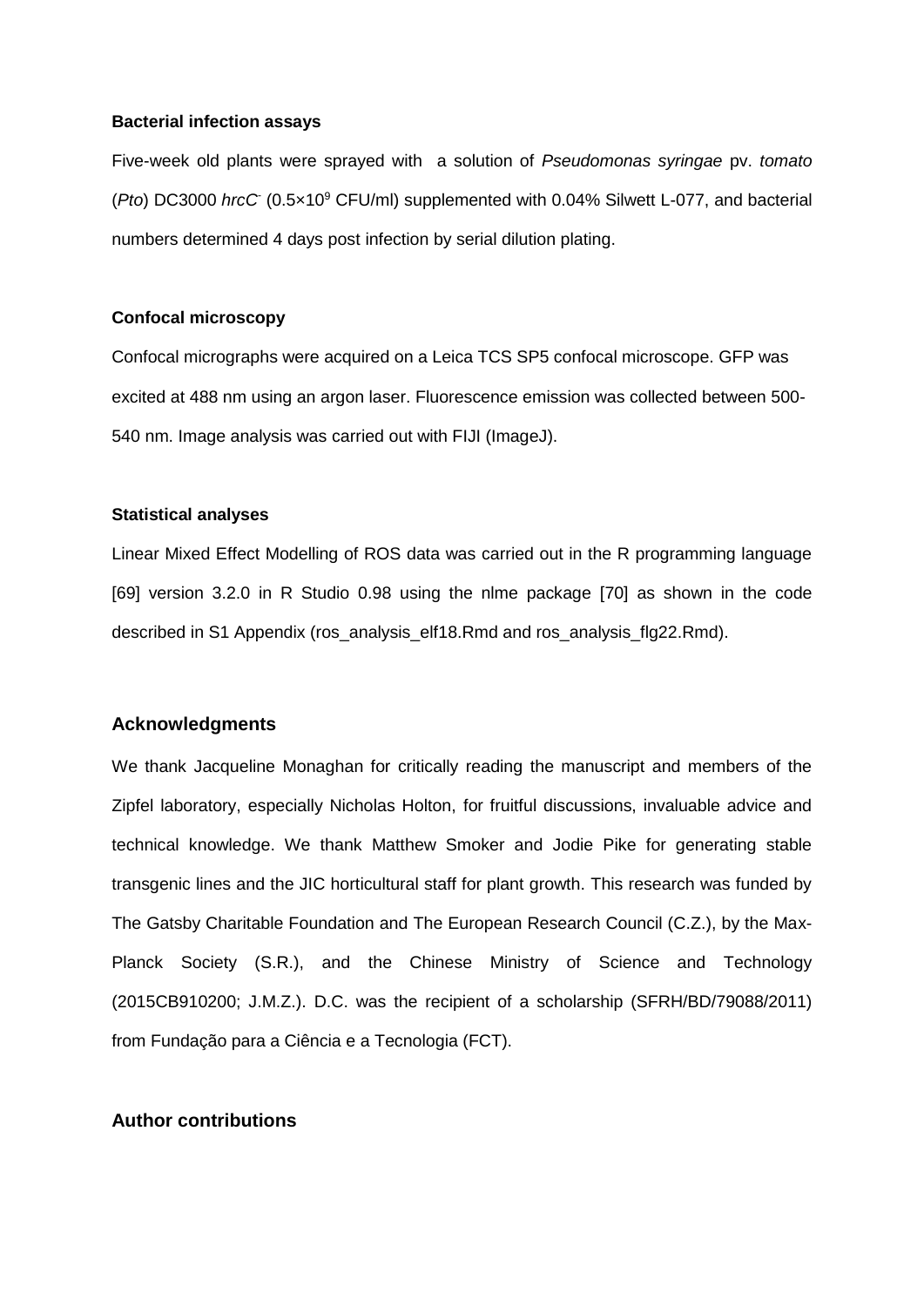D.C., R.N., S.R., J.M.Z., and C.Z. designed research; D.C., R.N., X.L., C.A.B., J.S., A.P.M.,

and P.D. performed research; D.A and J.U. performed the yeast two-hybrid screen; D.C.,

R.N., C.A.B., A.P.M., V.N., J.S., P.D., D.M., F.M., J.M.Z. and C.Z. analysed the data; D.C.

and C.Z. wrote the manuscript with inputs from all other authors.

# **References**

- 1. Ronald PC, Beutler B. Plant and animal sensors of conserved microbial signatures. Science 2010; 330: 1061-4. doi: 10.1126/science.1189468. PMID: 21097929
- 2. Dangl JL, Horvath DM, Staskawicz BJ. Pivoting the plant immune system from dissection to deployment. Science 2013; 341: 746-51. doi: 10.1126/science.1236011. PMID: 23950531
- 3. Macho AP, Schwessinger B, Ntoukakis V, Brutus A, Segonzac C, et al. A bacterial tyrosine phosphatase inhibits plant pattern recognition receptor activation. Science 2014; 343: 1509- 12. doi: 10.1126/science.1248849. PMID: 24625928
- 4. Macho AP, Zipfel C. Plant PRRs and the activation of innate immune signaling. Mol Cell 2014; 54: 263-72. doi: 10.1016/j.molcel.2014.03.028. PMID: 24766890
- 5. Bohm H, Albert I, Fan L, Reinhard A, Nurnberger T. Immune receptor complexes at the plant cell surface. Curr Opin Plant Biol 2014; 20: 47-54. doi: 10.1016/j.pbi.2014.04.007. PMID: WOS:000341558000007
- 6. Zipfel C, Robatzek S, Navarro L, Oakeley EJ, Jones JD, et al. Bacterial disease resistance in Arabidopsis through flagellin perception. Nature 2004; 428: 764-7. doi: 10.1038/nature02485. PMID: 15085136
- 7. Monaghan J, Zipfel C. Plant pattern recognition receptor complexes at the plasma membrane. Curr Opin Plant Biol 2012; 15: 349-57. doi: 10.1016/j.pbi.2012.05.006. PMID: 22705024
- 8. Chinchilla D, Zipfel C, Robatzek S, Kemmerling B, Nurnberger T, et al. A flagellin-induced complex of the receptor FLS2 and BAK1 initiates plant defence. Nature 2007; 448: 497-500. doi: 10.1038/nature05999. PMID: 17625569
- 9. Sun Y, Li L, Macho AP, Han Z, Hu Z, et al. Structural basis for flg22-induced activation of the Arabidopsis FLS2-BAK1 immune complex. Science 2013; 342: 624-8. doi: 10.1126/science.1243825. PMID: 24114786
- 10. Schulze B, Mentzel T, Jehle AK, Mueller K, Beeler S, et al. Rapid heteromerization and phosphorylation of ligand-activated plant transmembrane receptors and their associated kinase BAK1. J Biol Chem 2010; 285: 9444-51. doi: 10.1074/jbc.M109.096842. PMID: 20103591
- 11. Schwessinger B, Roux M, Kadota Y, Ntoukakis V, Sklenar J, et al. Phosphorylation-dependent differential regulation of plant growth, cell death, and innate immunity by the regulatory receptor-like kinase BAK1. PLoS Gen 2011; 7: e1002046. doi: 10.1371/journal.pgen.1002046. PMID: 21593986
- 12. Heese A, Hann DR, Gimenez-Ibanez S, Jones AME, He K, et al. The receptor-like kinase SERK3/BAK1 is a central regulator of innate immunity in plants. Proc Natl Acad Sci USA 2007; 104: 12217-22. doi: 10.1073/pnas.0705306104. PMID: WOS:000248199200063
- 13. Roux M, Schwessinger B, Albrecht C, Chinchilla D, Jones A, et al. The Arabidopsis leucine-rich repeat receptor-like kinases BAK1/SERK3 and BKK1/SERK4 are required for innate immunity to hemibiotrophic and biotrophic pathogens. Plant Cell 2011; 23: 2440-55. doi: 10.1105/tpc.111.084301. PMID: 21693696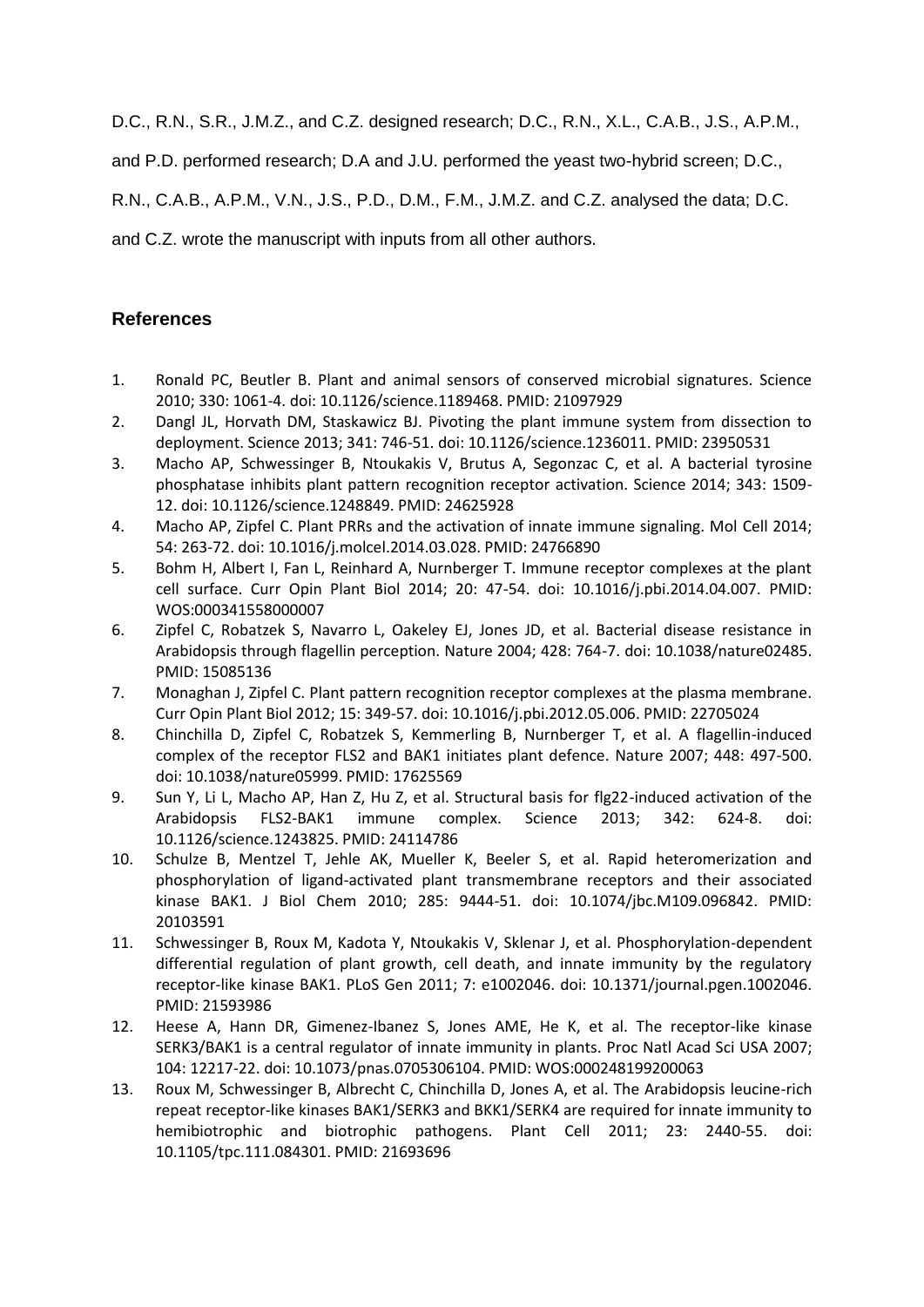- 14. Boller T, Felix G. A renaissance of elicitors: perception of microbe-associated molecular patterns and danger signals by pattern-recognition receptors. Ann Rev Plant Biol 2009; 60: 379-406. doi: 10.1146/annurev.arplant.57.032905.105346. PMID: 19400727
- 15. Halter T, Imkampe J, Mazzotta S, Wierzba M, Postel S, et al. The Leucine-Rich Repeat Receptor Kinase BIR2 Is a Negative Regulator of BAK1 in Plant Immunity. Curr Biol 2014; 24: 134-43. doi: DOI 10.1016/j.cub.2013.11.047. PMID: WOS:000329944400019
- 16. Segonzac C, Macho AP, Sanmartin M, Ntoukakis V, Sanchez-Serrano JJ, et al. Negative control of BAK1 by protein phosphatase 2A during plant innate immunity. EMBO J 2014; 33: 2069-79. doi: 10.15252/embj.201488698. PMID: 25085430
- 17. Lu D, Lin W, Gao X, Wu S, Cheng C, et al. Direct ubiquitination of pattern recognition receptor FLS2 attenuates plant innate immunity. Science 2011; 332: 1439-42. 10.1126/science.1204903. PMID: 21680842
- 18. Smith JM, Salamango DJ, Leslie ME, Collins CA, Heese A. Sensitivity to Flg22 Is Modulated by Ligand-Induced Degradation and de Novo Synthesis of the Endogenous Flagellin-Receptor FLAGELLIN-SENSING2. Plant Physiol 2014; 164: 440-54. doi: DOI 10.1104/pp.113.229179. PMID: WOS:000329447400034
- 19. Lu D, Wu S, Gao X, Zhang Y, Shan L, et al. A receptor-like cytoplasmic kinase, BIK1, associates with a flagellin receptor complex to initiate plant innate immunity. Proc Natl Acad Sci USA 2010; 107: 496-501. doi: 10.1073/pnas.0909705107. PMID: 20018686
- 20. Zhang J, Li W, Xiang T, Liu Z, Laluk K, et al. Receptor-like cytoplasmic kinases integrate signaling from multiple plant immune receptors and are targeted by a Pseudomonas syringae effector. Cell Host Microbe 2010; 7: 290-301. doi: 10.1016/j.chom.2010.03.007. PMID: 20413097
- 21. Liu Z, Wu Y, Yang F, Zhang Y, Chen S, et al. BIK1 interacts with PEPRs to mediate ethyleneinduced immunity. Proc Natl Acad Sci USA 2013; 110: 6205-10. doi: 0.1073/pnas.1215543110. PMID: 23431184
- 22. Laluk K, Luo H, Chai M, Dhawan R, Lai Z, et al. Biochemical and genetic requirements for function of the immune response regulator BOTRYTIS-INDUCED KINASE1 in plant growth, ethylene signaling, and PAMP-triggered immunity in Arabidopsis. Plant Cell 2011; 23: 2831-49. doi: 10.1105/tpc.111.087122. PMID: 21862710
- 23. Kadota Y, Sklenar J, Derbyshire P, Stransfeld L, Asai S, et al. Direct regulation of the NADPH oxidase RBOHD by the PRR-associated kinase BIK1 during plant immunity. Mol Cell 2014; 54: 43-55. doi: 10.1016/j.molcel.2014.02.021. PMID: 24630626
- 24. Li L, Li M, Yu L, Zhou Z, Liang X, et al. The FLS2-associated kinase BIK1 directly phosphorylates the NADPH oxidase RbohD to control plant immunity. Cell Host Microbe 2014; 15: 329-38. doi: 10.1016/j.chom.2014.02.009. PMID: 24629339
- 25. Ranf S, Eschen-Lippold L, Frhlich K, Westphal L, Scheel D, et al. Microbe-associated molecular pattern-induced calcium signaling requires the receptor-like cytoplasmic kinases, PBL1 and BIK1. BMC Plant Biol 2014; 14. doi: ARTN 37410.1186/s12870-014-0374-4. PMID: WOS:000347429900001
- 26. Monaghan J, Matschi S, Romeis T, Zipfel C. The calcium-dependent protein kinase CPK28 negatively regulates the BIK1-mediated PAMP-induced calcium burst. Plant Sign Behav 2015; 10: e1018497. doi: 10.1080/15592324.2015.1018497. PMID: 26039480
- 27. Ogasawara Y, Kaya H, Hiraoka G, Yumoto F, Kimura S, et al. Synergistic activation of the Arabidopsis NADPH oxidase AtrbohD by  $Ca^{2+}$  and phosphorylation. J Biol Chem 2008; 283: 8885-92. doi: 10.1074/jbc.M708106200. PMID: 18218618
- 28. Kobayashi M, Ohura I, Kawakita K, Yokota N, Fujiwara M, et al. Calcium-dependent protein kinases regulate the production of reactive oxygen species by potato NADPH oxidase. Plant Cell 2007; 19: 1065-80. doi: 10.1105/tpc.106.048884. PMID: 17400895
- 29. Dubiella U, Seybold H, Durian G, Komander E, Lassig R, et al. Calcium-dependent protein kinase/NADPH oxidase activation circuit is required for rapid defense signal propagation. Proc Natl Acad Sci USA 2013; 110: 8744-9. doi: 10.1073/pnas.1221294110. PMID: 23650383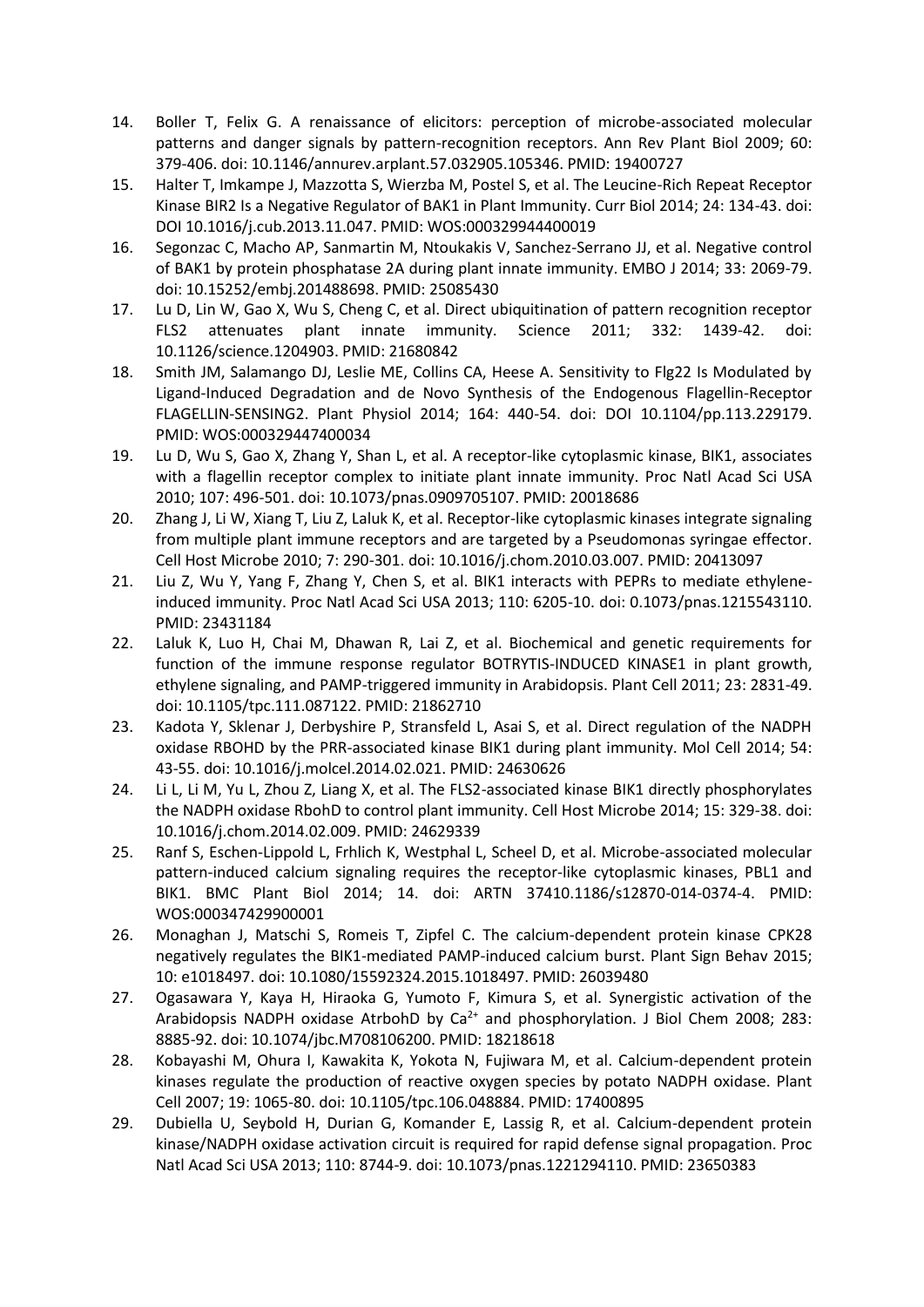- 30. Kadota Y, Shirasu K, Zipfel C. Regulation of the NADPH Oxidase RBOHD During Plant Immunity. Plant Cell Physiol 2015; 56: 1472-80. doi: 10.1093/pcp/pcv063. PMID: 25941234
- 31. Feng F, Yang F, Rong W, Wu X, Zhang J, et al. A Xanthomonas uridine 5'-monophosphate transferase inhibits plant immune kinases. Nature 2012; 485: 114-8. doi: 10.1038/nature10962. PMID: 22504181
- 32. Shinya T, Yamaguchi K, Desaki Y, Yamada K, Narisawa T, et al. Selective regulation of the chitin-induced defense response by the Arabidopsis receptor-like cytoplasmic kinase PBL27. Plant J 2014; 79: 56-66. doi: 10.1111/tpj.12535. PMID: 24750441
- 33. Yamaguchi K, Yamada K, Ishikawa K, Yoshimura S, Hayashi N, et al. A receptor-like cytoplasmic kinase targeted by a plant pathogen effector is directly phosphorylated by the chitin receptor and mediates rice immunity. Cell Host Microbe 2013; 13: 347-57. 10.1016/j.chom.2013.02.007. PMID: 23498959
- 34. Shi H, Shen Q, Qi Y, Yan H, Nie H, et al. BR-SIGNALING KINASE1 physically associates with FLAGELLIN SENSING2 and regulates plant innate immunity in Arabidopsis. Plant Cell 2013; 25: 1143-57. doi: 10.1105/tpc.112.107904. PMID: 23532072
- 35. Sreekanta S, Bethke G, Hatsugai N, Tsuda K, Thao A, et al. The receptor-like cytoplasmic kinase PCRK1 contributes to pattern-triggered immunity against Pseudomonas syringae in Arabidopsis thaliana. New Phytol 2015; 207: 78-90. doi: 10.1111/nph.13345. PMID: 25711411
- 36. Monaghan J, Matschi S, Shorinola O, Rovenich H, Matei A, et al. The calcium-dependent protein kinase CPK28 buffers plant immunity and regulates BIK1 turnover. Cell Host Microbe 2014; 16: 605-15. doi: 10.1016/j.chom.2014.10.007. PMID: 25525792
- 37. Liang X, Ding P, Lian K, Wang J, Ma M, et al. Arabidopsis heterotrimeric G proteins regulate immunity by directly coupling to the FLS2 receptor. eLife 2016; 5. doi: 10.7554/eLife.13568. PMID: 27043937
- 38. Xue T, Wang D, Zhang S, Ehlting J, Ni F, et al. Genome-wide and expression analysis of protein phosphatase 2C in rice and Arabidopsis. BMC Genom 2008; 9: 550. doi: 10.1186/1471-2164-9- 550. PMID: 19021904
- 39. Spartz AK, Ren H, Park MY, Grandt KN, Lee SH, et al. SAUR Inhibition of PP2C-D Phosphatases Activates Plasma Membrane H+-ATPases to Promote Cell Expansion in Arabidopsis. Plant Cell 2014; 26: 2129-42. doi: 10.1105/tpc.114.126037. PMID: 24858935
- 40. Tovar-Mendez A, Miernyk JA, Hoyos E, Randall DD. A functional genomic analysis of Arabidopsis thaliana PP2C clade D. Protoplasma 2014; 251: 265-71. doi: 10.1007/s00709-013- 0526-7. PMID: 23832523
- 41. Ntoukakis V, Schwessinger B, Segonzac C, Zipfel C. Cautionary notes on the use of C-terminal BAK1 fusion proteins for functional studies. Plant Cell 2011; 23: 3871-8. doi: 10.1105/tpc.111.090779. PMID: 22129600
- 42. Fuchs S, Grill E, Meskiene I, Schweighofer A. Type 2C protein phosphatases in plants. FEBS J 2013; 280: 681-93. doi: 10.1111/j.1742-4658.2012.08670.x. PMID: 22726910
- 43. Conner SH, Kular G, Peggie M, Shepherd S, Schuttelkopf AW, et al. TAK1-binding protein 1 is a pseudophosphatase. Biochem J 2006; 399: 427-34. doi: Doi 10.1042/Bj20061077. PMID: WOS:000241938300007
- 44. Ren J, Wen L, Gao X, Jin C, Xue Y, et al. CSS-Palm 2.0: an updated software for palmitoylation sites prediction. Protein Eng Des Sel 2008; 21: 639-44. doi: 10.1093/protein/gzn039. PMID: 18753194
- 45. Albrecht C, Boutrot F, Segonzac C, Schwessinger B, Gimenez-Ibanez S, et al. Brassinosteroids inhibit pathogen-associated molecular pattern-triggered immune signaling independent of the receptor kinase BAK1. Proc Natl Acad Sci USA 2012; 109: 303-8. doi: 10.1073/pnas.1109921108. PMID: 22087006
- 46. Melotto M, Underwood W, He SY. Role of stomata in plant innate immunity and foliar bacterial diseases. Annu Rev Phytopathol 2008; 46: 101-22. doi: 10.1146/annurev.phyto.121107.104959. PMID: 18422426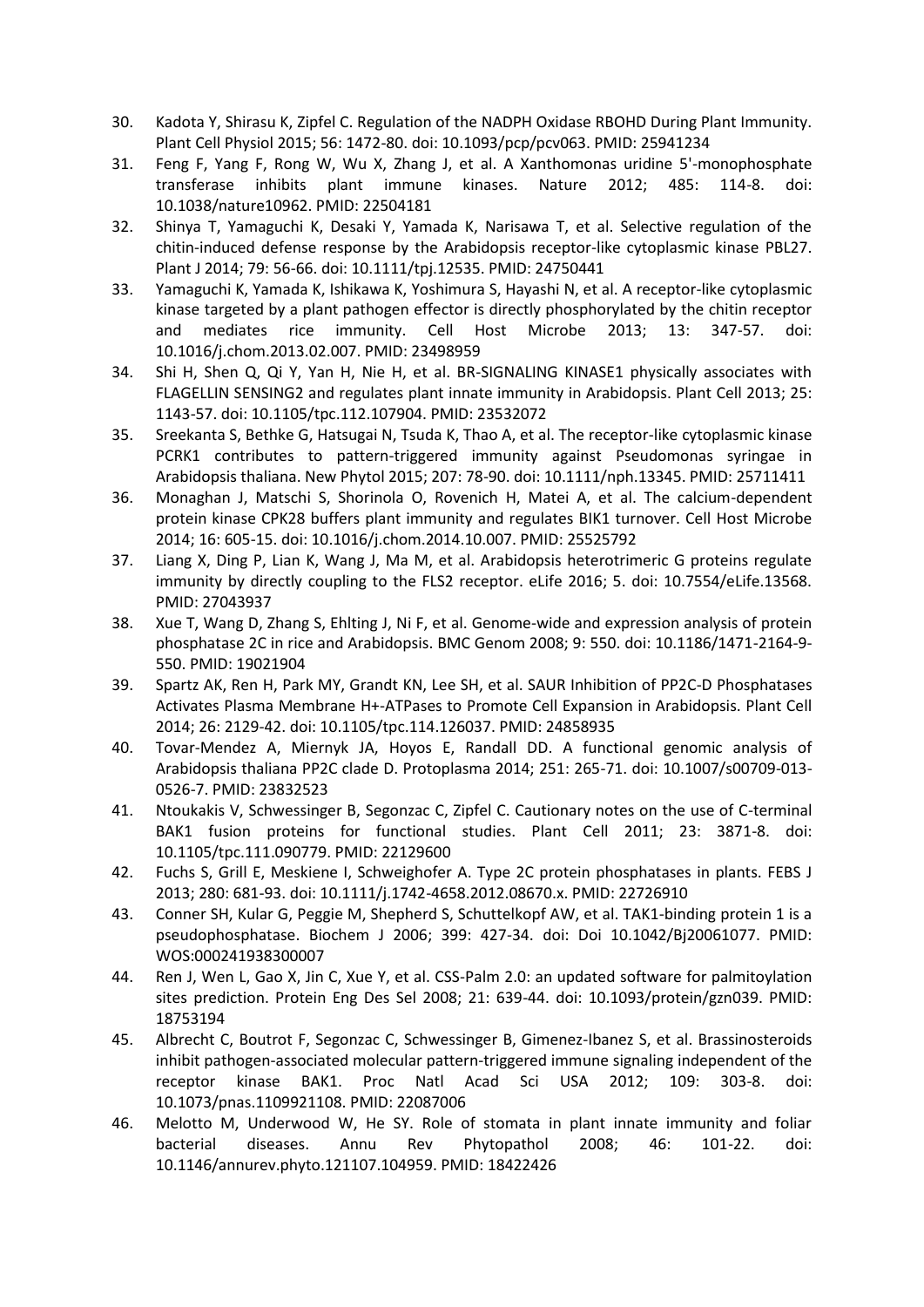- 47. Mersmann S, Bourdais G, Rietz S, Robatzek S. Ethylene signaling regulates accumulation of the FLS2 receptor and is required for the oxidative burst contributing to plant immunity. Plant Physiol 2010; 154: 391-400. doi: 10.1104/pp.110.154567. PMID: 20592040
- 48. Macho AP, Boutrot F, Rathjen JP, Zipfel C. Aspartate oxidase plays an important role in Arabidopsis stomatal immunity. Plant Physiol 2012; 159: 1845-56. doi: 10.1104/pp.112.199810. PMID: 22730426
- 49. Kondo T, Kawai T, Akira S. Dissecting negative regulation of Toll-like receptor signaling. Trends Immunol 2012; 33: 449-58. doi: 10.1016/j.it.2012.05.002. PMID: 22721918
- 50. Coll RC, O'Neill LAJ. New Insights into the Regulation of Signalling by Toll-Like Receptors and Nod-Like Receptors. J Innate Immun 2010; 2: 406-21. doi: 10.1159/000315469. PMID: WOS:000281211300004
- 51. Anwar MA, Basith S, Choi S. Negative regulatory approaches to the attenuation of Toll-like receptor signaling. Exp Mol Med 2013; 45: e11. doi: 10.1038/emm.2013.28. PMID: 23429360
- 52. Moynagh PN. The roles of Pellino E3 ubiquitin ligases in immunity. Nature Rev Immunol 2014; 14: 122-31. doi: 10.1038/nri3599. PMID: WOS:000331022400014
- 53. Lozano-Duran R, Zipfel C. Trade-off between growth and immunity: role of brassinosteroids. Trends Plant Sci 2015; 20: 12-9. doi: 10.1016/j.tplants.2014.09.003. PMID: 25278266
- 55. Belkhadir Y, Yang L, Hetzel J, Dangl JL, Chory J. The growth-defense pivot: crisis management in plants mediated by LRR-RK surface receptors. Trends Biochem Sci 2014; 39: 447-56. doi: 10.1016/j.tibs.2014.06.006. PMID: 25089011
- 55. Wang J, Jiang JJ, Wang J, Chen L, Fan SL, et al. Structural insights into the negative regulation of BRI1 signaling by BRI1-interacting protein BKI1. Cell Res 2014; 24: 1328-41. doi: 10.1038/cr.2014.132. PMID: WOS:000344993600009
- 56. Wang XL, Chory J. Brassinosteroids regulate dissociation of BKI1, a negative regulator of BRI1 signaling, from the plasma membrane. Science 2006; 313: 1118-22. doi: 10.1126/science.1127593. PMID: WOS:000239998200046
- 57. Jaillais Y, Hothorn M, Belkhadir Y, Dabi T, Nimchuk ZL, et al. Tyrosine phosphorylation controls brassinosteroid receptor activation by triggering membrane release of its kinase inhibitor. Genes Dev 2011; 25: 232-7. doi: 10.1101/gad.2001911. PMID: 21289069
- 58. Lin W, Lu D, Gao X, Jiang S, Ma X, et al. Inverse modulation of plant immune and brassinosteroid signaling pathways by the receptor-like cytoplasmic kinase BIK1. Proc Natl Acad Sci USA 2013; 110: 12114-9. doi: 10.1073/pnas.1302154110. PMID: 23818580
- 59. Gomez-Gomez L, Bauer Z, Boller T. Both the extracellular leucine-rich repeat domain and the kinase activity of FSL2 are required for flagellin binding and signaling in Arabidopsis. Plant Cell 2001; 13: 1155-63. PMID: 11340188
- 60. Ding Z, Wang H, Liang X, Morris ER, Gallazzi F, et al. Phosphoprotein and phosphopeptide interactions with the FHA domain from Arabidopsis kinase-associated protein phosphatase. Biochemistry 2007; 46: 2684-96. doi: 10.1021/bi061763n. PMID: 17302430
- 61. Park CJ, Peng Y, Chen X, Dardick C, Ruan D, et al. Rice XB15, a protein phosphatase 2C, negatively regulates cell death and XA21-mediated innate immunity. PLoS Biol 2008; 6: e231. doi: 10.1371/journal.pbio.0060231. PMID: 18817453
- 62. Holton N, Nekrasov V, Ronald PC, Zipfel C. The phylogenetically-related pattern recognition receptors EFR and XA21 recruit similar immune signaling components in monocots and dicots. PLoS Pathog 2015; 11: e1004602. doi: 10.1371/journal.ppat.1004602. PMID: 25607985
- 63. Nemeth K, Salchert K, Putnoky P, Bhalerao R, Koncz-Kalman Z, et al. Pleiotropic control of glucose and hormone responses by PRL1, a nuclear WD protein, in Arabidopsis. Genes Dev 1998; 12: 3059-73. PMID: 9765207
- 64. Soellick TR, Uhrig JF. Development of an optimized interaction-mating protocol for large-scale yeast two-hybrid analyses. Genome Biol 2001; 2: RESEARCH0052. PMID: 11790255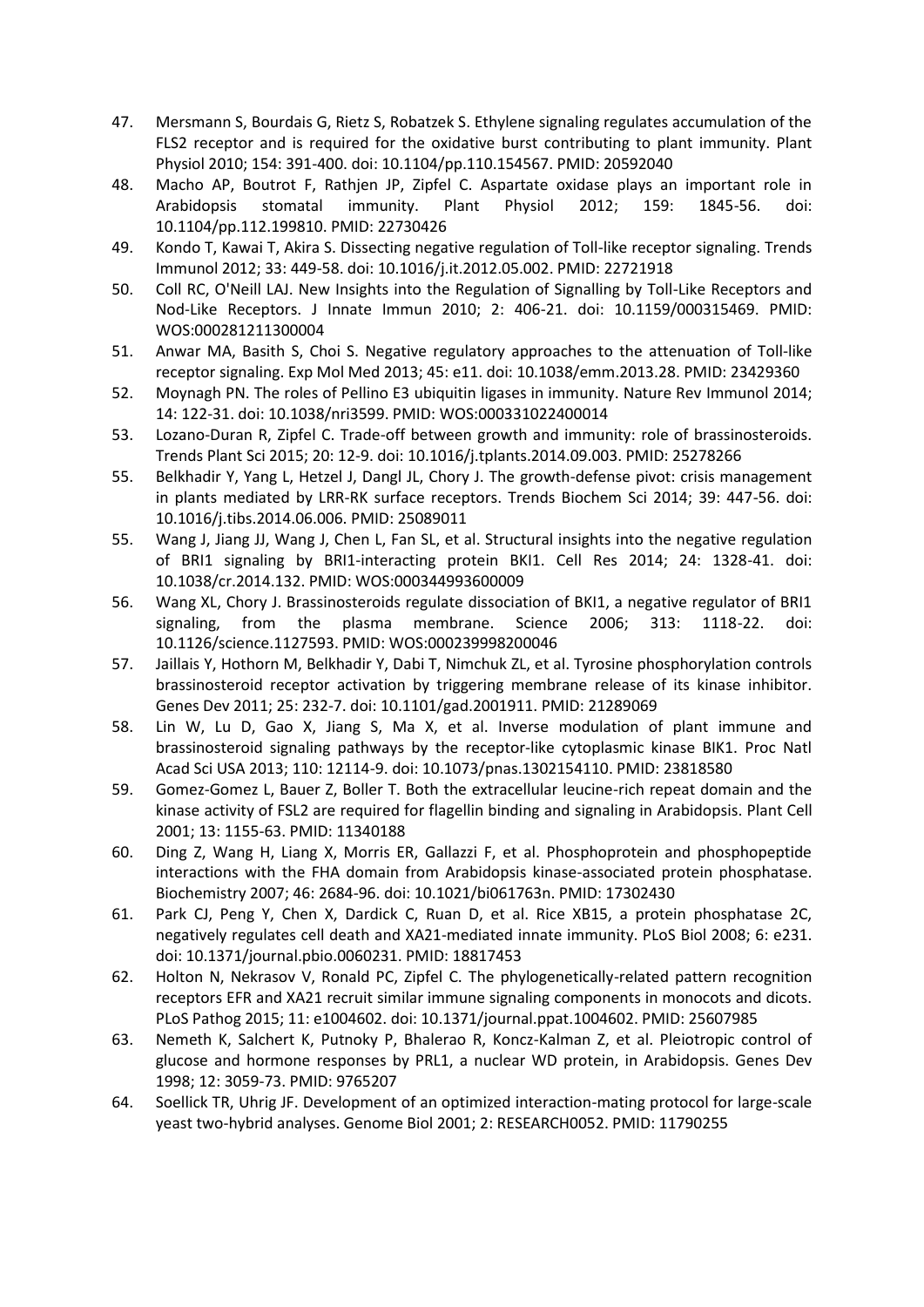- 65. Zipfel C, Kunze G, Chinchilla D, Caniard A, Jones JD, et al. Perception of the bacterial PAMP EF-Tu by the receptor EFR restricts Agrobacterium-mediated transformation. Cell 2006; 125: 749- 60. doi: 10.1016/j.cell.2006.03.037. PMID: 16713565
- 66. Gimenez-Ibanez S, Ntoukakis V, Rathjen JP. The LysM receptor kinase CERK1 mediates bacterial perception in Arabidopsis. Plant Sign Behav 2009; 4: 539-41. doi: 10.1016/j.cub.2009.01.054. PMID: 19816132
- 67. Nekrasov V, Li J, Batoux M, Roux M, Chu ZH, et al. Control of the pattern-recognition receptor EFR by an ER protein complex in plant immunity. EMBO J 2009; 28: 3428-38. doi: 10.1038/emboj.2009.262. PMID: 19763086
- 68. Couto D, Stransfeld L, Arruabarrena A, Zipfel C, Lozano-Duran R. Broad application of a simple and affordable protocol for isolating plant RNA. BMC Res Notes 2015; 8: 154. doi: 10.1186/s13104-015-1119-7. PMID: 25880330
- 69. R Core Team (2015). R: A language and environment for statistical computing. R Foundation for Statistical Computing, Vienna, Austria. URL [http://www.R-project.org/.](http://www.r-project.org/)
- 70. Pinheiro J, Bates D, DebRoy S, Sarkar D and R Core Team (2016). \_nlme: Linear and Nonlinear Mixed Effects Models\_. R package version 3.1-125, URL: http://CRAN.Rproject.org/package=nlme.
- 71. Cutler SR, Ehrhardt DW, Griffitts JS, Somerville CR. Random GFP::cDNA fusions enable visualization of subcellular structures in cells of Arabidopsis at a high frequency. Proc Natl Acad Sci USA 2000; 97: 3718-23. PMID: 10737809

# **Figure legends**

# **Figure 1. PP2C38 associates dynamically with the EFR-BIK1 and FLS2-BIK1 complexes.**

(A-B) Co-immunoprecipitation of PP2C38 and EFR (A) or FLS2 (B) transiently expressed in

*N. benthamiana* leaves treated (+) or not (-) with 100 nM elf18 (A) or flg22 (B) for 20 min.

(C) Co-immunoprecipitation of PP2C38 and FLS2 in stable transgenic *Arabidopsis* seedlings

(T3) expressing PP2C38-GFP. Seedlings were treated (+) or not (-) with 1 µM flg22 for 20

min. Native FLS2 protein visualized in immunoblot using α-FLS2 antibody. The PM marker GFP-LTI6b [71] was used as a negative control.

(D) Co-immunoprecipitation of PP2C38 and BIK1 or BAK1 transiently expressed in *N. benthamiana* leaves treated (+) or not (-) with 100 nM flg22 for 20 min.

(E) Co-immunoprecipitation of PP2C38 and BIK1 transiently expressed in *Arabidopsis* Col-0

protoplasts. Protoplasts were treated (+) or not (-) with 1 µM elf18 for 30 min.

All experiments were performed at least three times with similar results.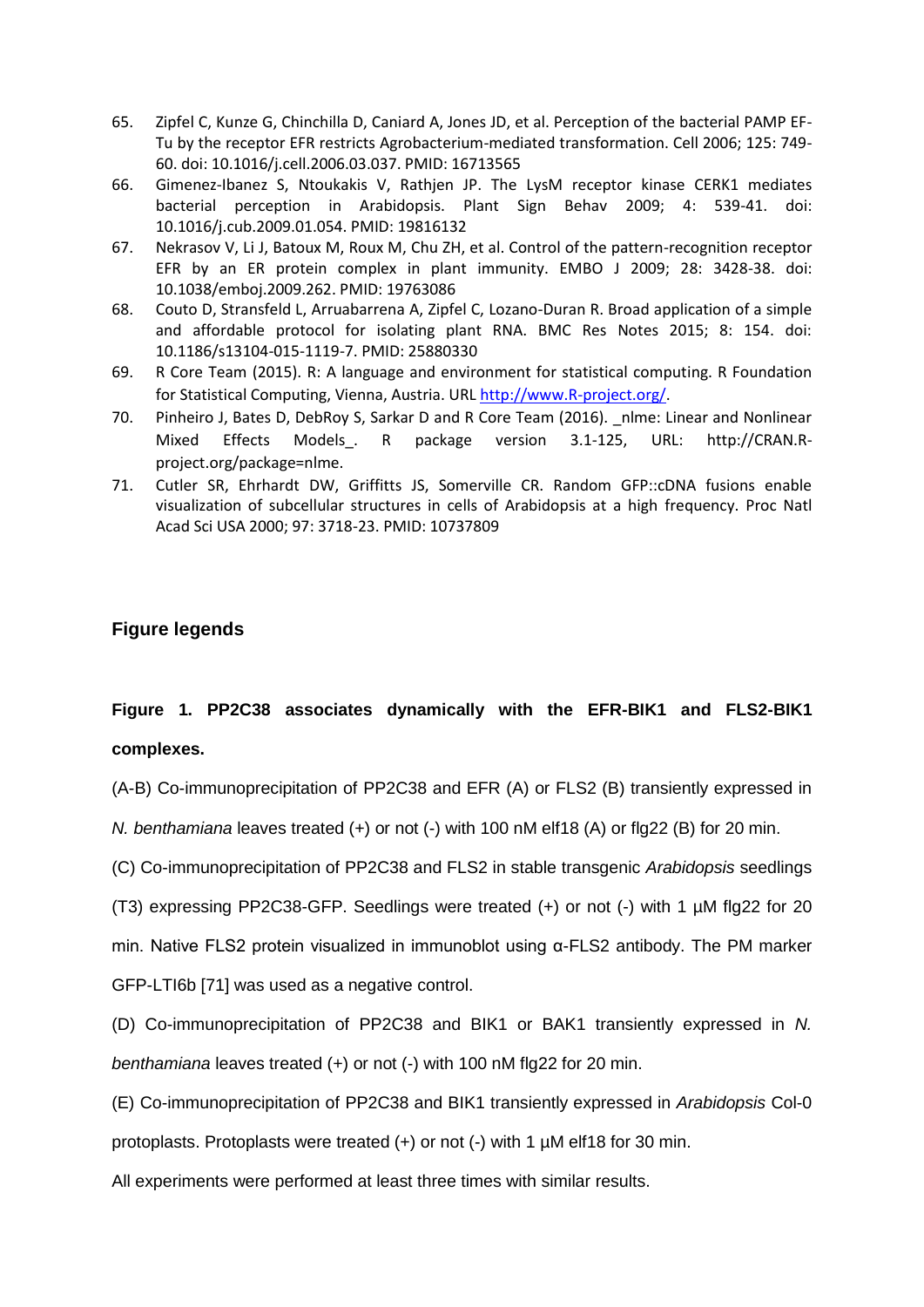#### **Figure 2. PP2C38 is an active plasma membrane-localized phosphatase.**

(A) Phylogenetic analysis of *Arabidopsis* PP2C clade D. Protein sequences were aligned using clustalW and the tree generated using UPGMA. Numbers indicate bootstrap values from 100 replicates.

(B) PP2C38 is an active phosphatase *in vitro*. Recombinant MBP-PP2C38 or MBP-PP2C38\* proteins (where PP2C38\* is a catalytically-inactive variant) were incubated with a synthetic phosphopeptide in the presence or absence of  $Mg^{2+}$  ions, cation chelator EDTA or phosphatase inhibitor NaF. Release of inorganic phosphate was quantified using a colorimetric assay. Values are averages  $\pm$  SD (n = 3).

(C) PP2C38 is an active phosphatase *in vivo*. Immunoprecipitated PP2C38-FLAG or control RFP-FLAG proteins from *N. benthamiana* leaves were incubated with a synthetic phosphopeptide, and release of inorganic phosphate was quantified using a colorimetric assay.

(D) PP2C38 localizes to the plasma membrane. Confocal microscopy of *Arabidopsis* cotyledons stably expressing *PP2C38-GFP*. Plasmolysis (arrows) with 1M sucrose indicates plasma membrane localization. Treatment with 1 µM flg22 for 30 min did not alter PP2C38 localization.

#### **Figure 3. PP2C38 regulates BIK1 activation.**

(A) PP2C38 does not affect EFR activation. Protoplasts from *efr/pEFR:EFR-GFP* transgenic *Arabidopsis* plants transfected with PP2C38/PP2C38\*-FLAG were treated with water (-) or 1 µM elf18 (+). Immunoprecipitated EFR-GFP was incubated with [<sup>32</sup>P]γ-ATP. *In vitro* phosphorylation is revealed by autoradiography. Graph (right panel) represents the densitometry measurements from three independent experiments.

(B) PP2C38 negatively regulates elf18-induced BIK1 hyper-phosphorylation. *Arabidopsis* Col-0 protoplasts co-transfected with BIK1-HA and PP2C38/PP2C38\*-FLAG were treated with water (-) or 1 µM elf18 (+).BIK1 phosphorylation ratio (right panel) calculated using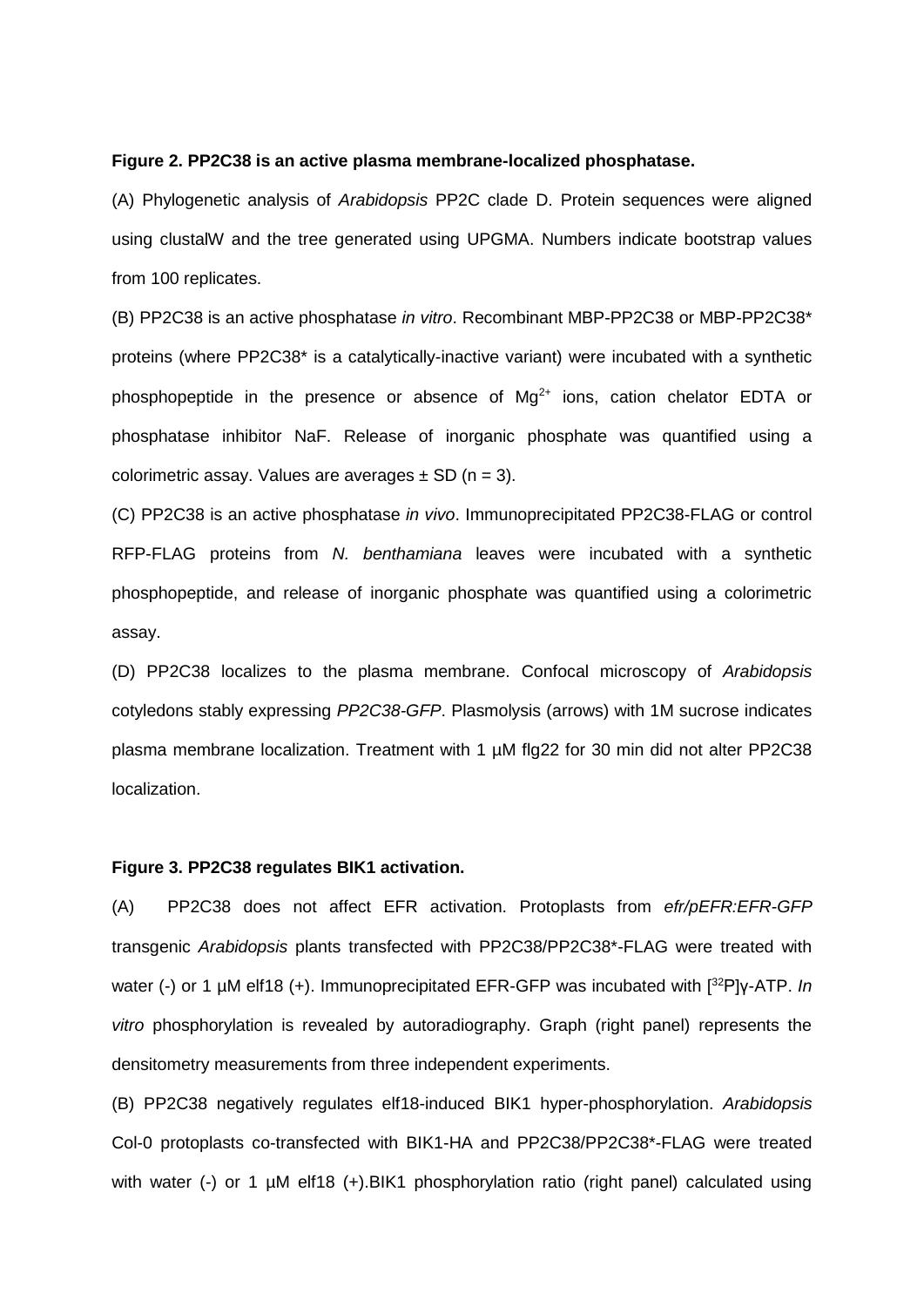densitometry measurements from three independent experiments; values are mean  $\pm$  SE. Letters indicate significantly different values at  $p < 0.05$  based on one-way ANOVA, Dunnett's comparison test to control samples.

(C) PP2C38 inhibits elf18-triggered BIK1-dependent RBOHD phosphorylation. *Arabidopsis* Col-0 protoplasts co-transfected with FLAG-RBOHD and PP2C38/PP2C38\*-FLAG were treated with water (-) or 1 µM flg22 (+). FLAG-RBOHD proteins were immunoprecipitated and S39 phosphorylation was analysed using α-pS39 antibodies. Phosphorylation ratio (right panel) calculated using densitometry measurements from pRBOHD and immunoprecipitated RBOHD immunoblots, normalized to control (treated) samples. Values are mean  $\pm$  SE from 4 independent experiments. Letters indicate significantly different values at *p* < 0.01 based on one-way ANOVA, Dunnett's comparison test to control samples.

#### **Figure 4. PP2C38 regulates PAMP-induced ROS burst and stomatal immunity.**

(A-B) Overexpression of *PP2C38* impairs the ROS burst induced by 100 nM flg22 in *N. benthamiana* (A), and by 100 nM flg22 or elf18 in *Arabidopsis* (B). Values are mean ± SE (n = 12) and are expressed in relative light units (RLU). Significant differences are designated by asterisks (\*\*\**p* < 0.001; \*\**p* < 0.01) based on unpaired Student's t test. Experiment replicated three times with similar results.

(C) Loss of PP2C38 and PP2C48 enhances ROS production induced by 100 nM elf18 or flg22. Values are mean  $\pm$  SE (n  $\geq$  20) and are expressed in relative light units (RLU). Significant differences are designated by asterisks \**p* < 0.05) based on unpaired Student's t test. Experiment replicated three times with similar results.

(D) PP2C38 regulates elf18- but not ABA-induced stomatal closure. Stomatal aperture was measured 2 h after 5  $\mu$ M elf18 or 2.5  $\mu$ M ABA treatment. Values are mean  $\pm$  SE (n>50; oneway ANOVA, Tukey post hoc test). Different letters indicate significantly different values at *p* < 0.001. Experiment replicated three times with similar results.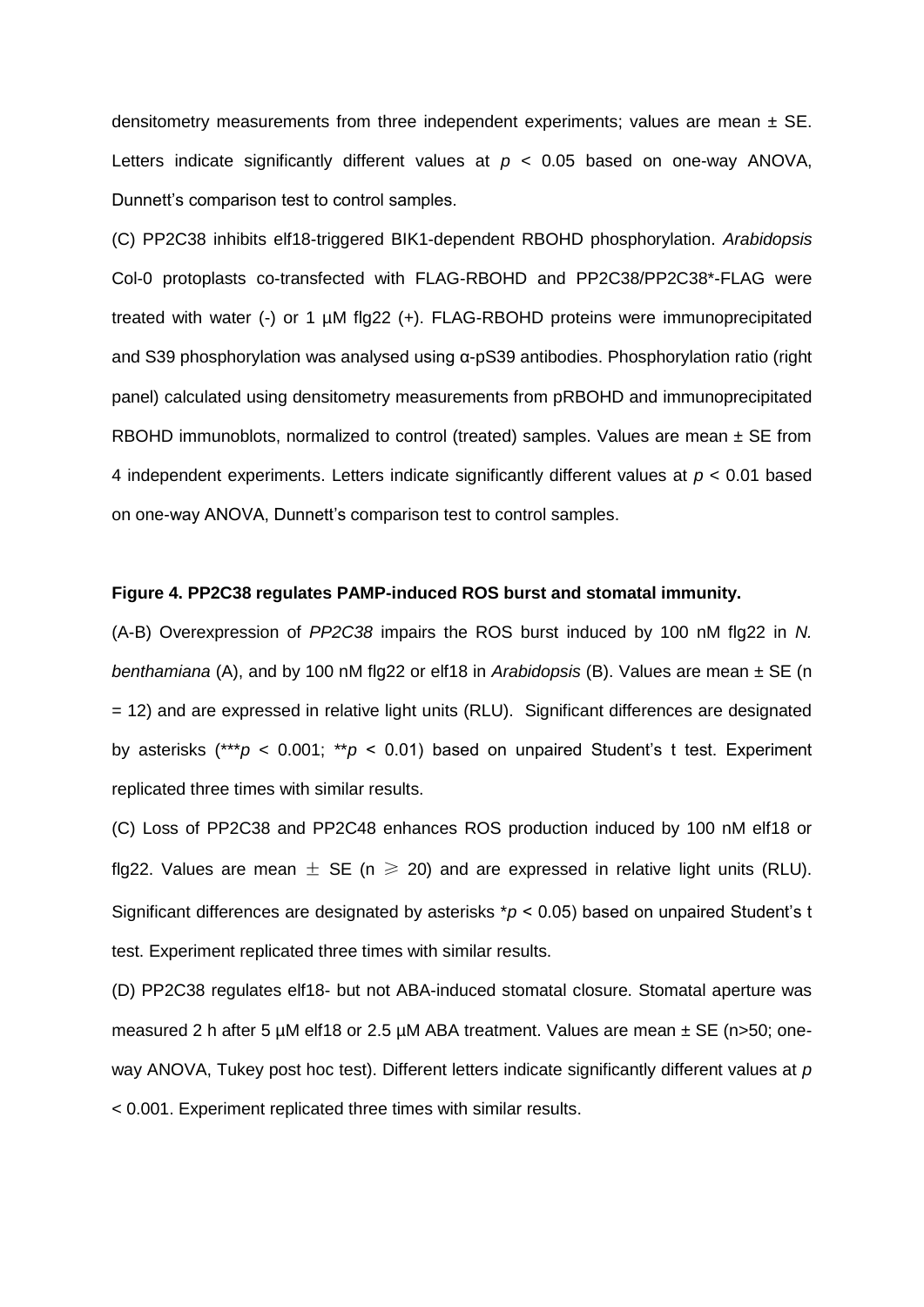(E-F) PP2C38 is a negative regulator of anti-bacterial immunity. *Pto* DC3000 *hrcC-* was sprayed onto leaf surface. Bacterial growth was determined 4 days post-inoculation. Values are mean  $\pm$  SE (n = 4). Graph represents the combined results of three independent experiments. Asterisks indicate significant differences compared with Col-0 (one-way ANOVA, Dunnet post hoc test, \*p < 0.05, \*\*\*p < 0.001). Cfu indicates colony-forming units.

#### **Figure 5. PP2C38 is phosphorylated in response to PAMP perception.**

(A) PAMP perception induces PP2C38 band shift. PPC2C38-FLAG protein expressed in *N. benthamiana* leaves and treated (+) or not (-) with 100 nM elf18 for the indicated times. Upper band corresponds to phosphorylated PP2C38 form (pPP2C38). 12% bisacrylamide gels were used for better protein separation. Experiment repeated two times with similar results.

(B) PP2C band shift is due to phosphorylation. Immunoprecipitated PP2C38-FLAG proteins from *N. benthamiana* leaves co-expressing EFR-GFP treated with 100 nM elf18 were incubated with calf intestine phosphatase (CIP) in the presence or absence of the phosphatase inhibitor NaF.

(C) PP2C38 is phosphorylated on S77 *in vivo*. Immunoprecipitated PP2C38-FLAG proteins from *N. benthamiana* were submitted for LTQ-Orbitrap MS/MS analysis. The DpSGPQATFVGVY phosphopeptide was identified as a doubly charged precursor (m/z 660.78) with fragmentation pattern consisting of singly and doubly charged b- and y- ions. Modified peptide sequence and fragmentation pattern shown above spectrum.

(D) S77 phosphorylation is required for BIK1 trans-phosphorylation of PP2C38 *in vitro*. Recombinant GST-BIK1 was incubated with [32P]γ-ATP to promote auto-phosphorylation, followed by addition of recombinant MBP-PP2C38. *In vitro* PP2C38 trans-phosphorylation is revealed by autoradiography. CBB staining shown as loading control. Experiment repeated two times with similar results.

(E-F) S77 is required for flg22-induced PP2C38 band shift. Phospho-dead PP2C38<sup>S77A</sup>-FLAG variant transiently expressed in *N. benthamiana* (E) or in *Arabidopsis* Col-0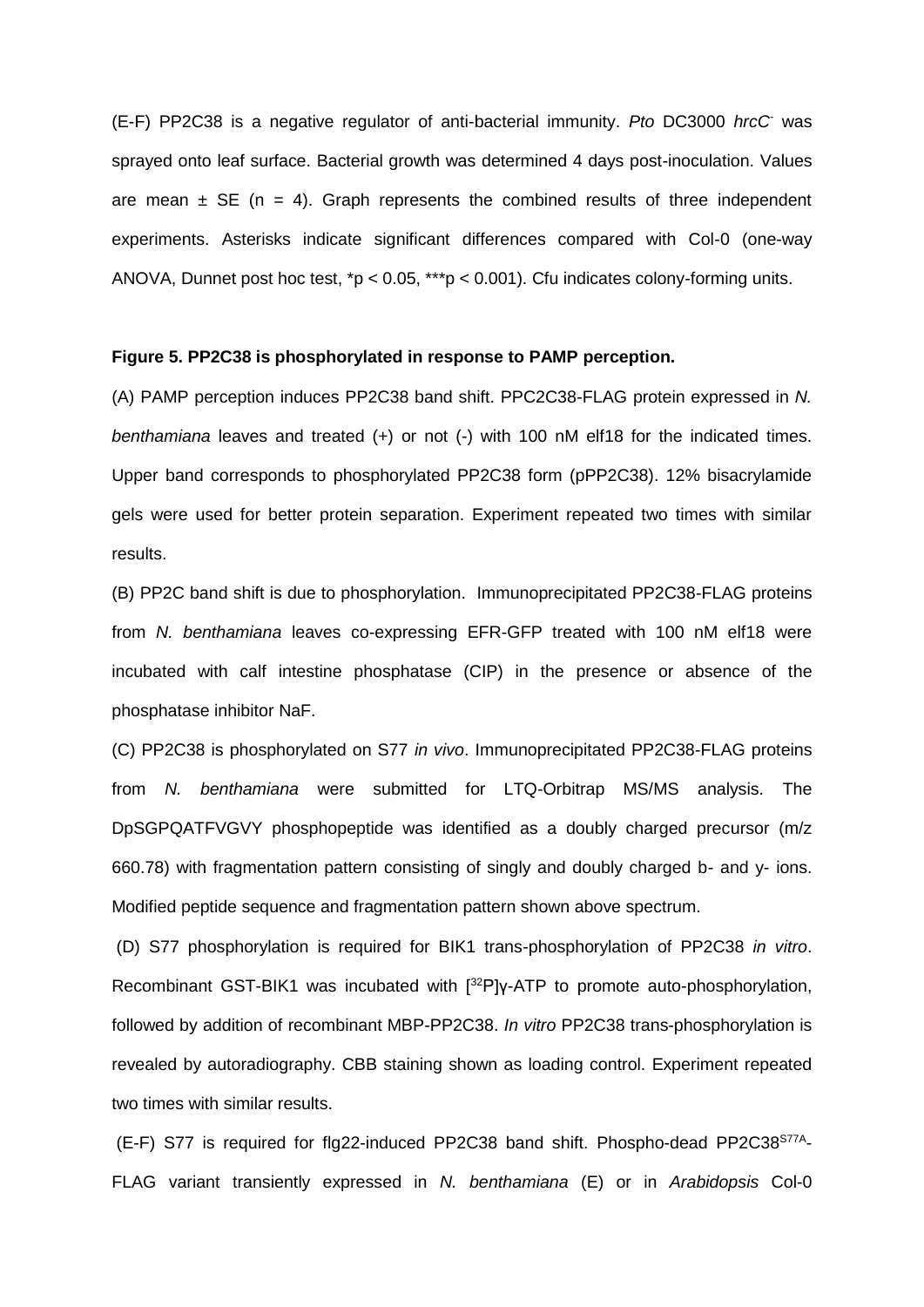protoplasts (F) does not exhibit a band shift after 20 min 100 nM flg22 treatment. 12% bisacrylamide gels were used for better protein separation. Experiments repeated at least three times with similar results.

# **Figure 6. Phosphorylation and catalytic activity are required for PP2C38-BIK1 dissociation.**

(A-C) Dissociation of PP2C38-BIK1 complex after PAMP perception. *Arabidopsis* Col-0 protoplasts were co-transfected with PP2C38-FLAG/HA or indicated variants together with BIK1/BIK1\*-HA/FLAG, and treated (+) or not (-) with 1 µM elf18/flg22 for 30 min. PP2C38-BIK1 complexes were analysed by immunoblotting following α-FLAG immunoprecipitation. Each experiment repeated at least three times with similar results.

# **Figure 7. Model: PP2C38 dephosphorylates BIK1 to attenuate innate immune signalling.**

In the absence of pathogen elicitation, PP2C38 associates with PRR-BIK1 complexes to dephosphorylate BIK1 and prevent its activation. Upon PAMP perception, BAK1 is recruited and trans-phosphorylation of the PRR complex triggers BIK1 hyper-phosphorylation. In turn, activated BIK1 presumably phosphorylates PP2C38 on S77 to enable its dissociation from the PRR complex. The release of PP2C38 relieves the negative regulation imposed on BIK1, allowing efficient subsequent activation of downstream targets.

# **Supporting information legends**

**S1 Fig. PP2C58 does not associate with EFR** *in planta***.**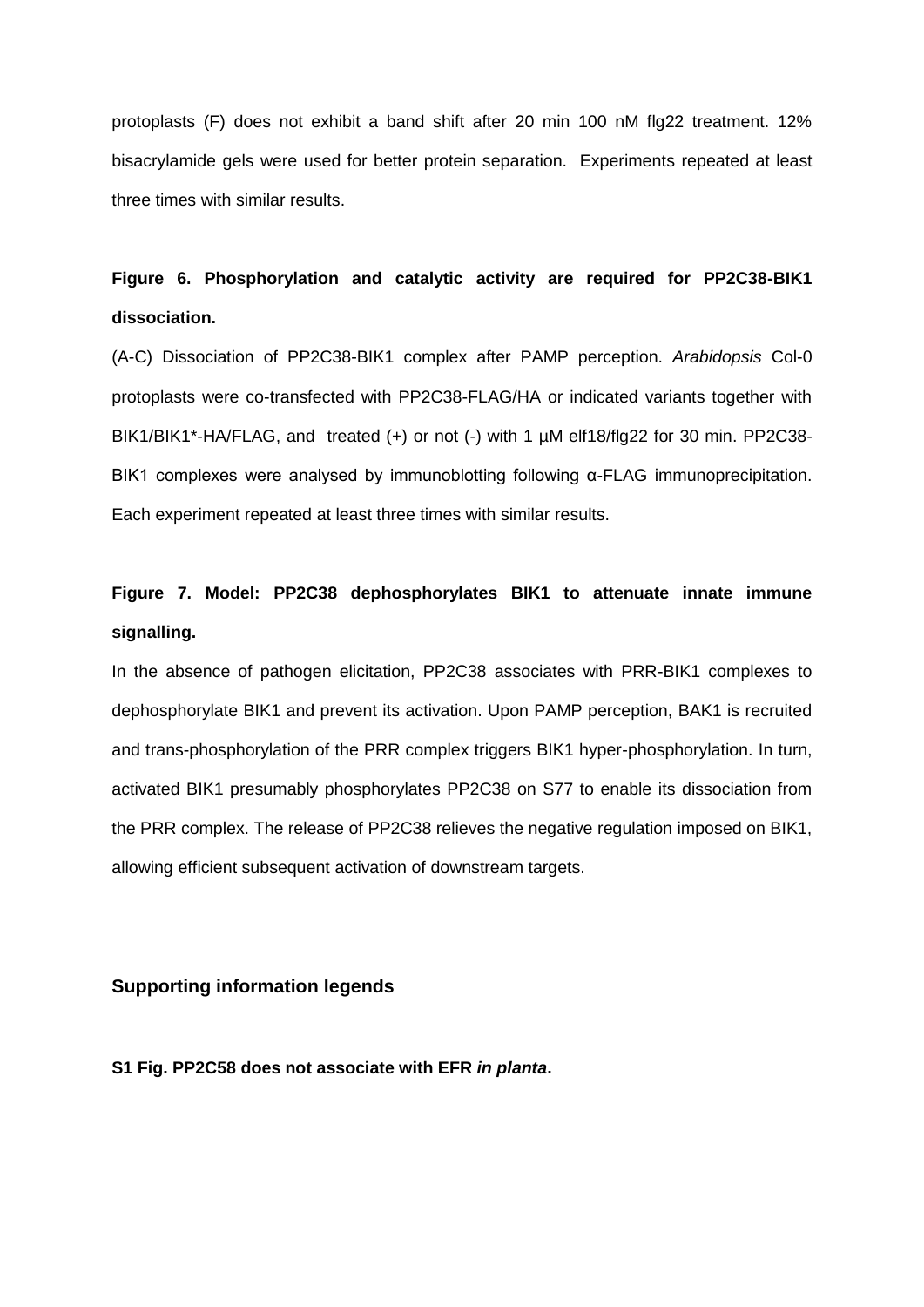(A-B) Co-immunoprecipitation of FLAG-tagged (A) or HA-tagged (B) PP2C58 and EFR proteins transiently expressed in *N. benthamiana* leaves treated (+) or not (-) with 100 nM elf18.

#### **S2 Fig. Characterization of PP2C38 over-expression and mutant lines.**

(A) Gene structure of *PP2C38* and *PP2C48* showing position of exons (boxes), introns (lines) and T-DNA insertion sites (triangle); arrows indicate position of primers used for genotyping.

(B) *PP2C38* expression analysis by quantitative RT-PCR. Expression was normalized to *UBQ10* and Col-0.

(C) *PP2C48* expression analysis by quantitative RT-PCR. Expression was normalized to *UBQ10* and Col-0.

#### **S3 Fig.** *BIK1* **over-expression results in constitutive PP2C38 band shift.**

PPC2C38-FLAG and BIK1-HA proteins were co-expressed in *N. benthamiana* leaves and treated (+) or not (-) with 100 nM flg22. Upper band corresponds to phosphorylated PP2C38 form (pPP2C38). 12% bisacrylamide gels were used for better protein separation. Experiment repeated three times with similar results.

#### **S4 Fig. PP2C38 does not associate with BAK1** *in planta***.**

PP2C38-FLAG and BIK1-HA proteins were transiently expressed in *Arabidopsis* Col-0 protoplasts treated (+) or not (-) with 1 µM elf18. Endogenous BAK1 was detected using α-BAK1 antibody. Co-immunoprecipitation reveals that PP2C38 dynamically associates with BIK1 but not with BAK1.

#### **S5 Fig. Phylogenetic analysis of PP2C38 orthologs.**

Distance trees are based on protein sequences aligned with MUSCLE (produced with SEAVIEW, using neighbor joining). Protein sequences retrieved from pBLAST search using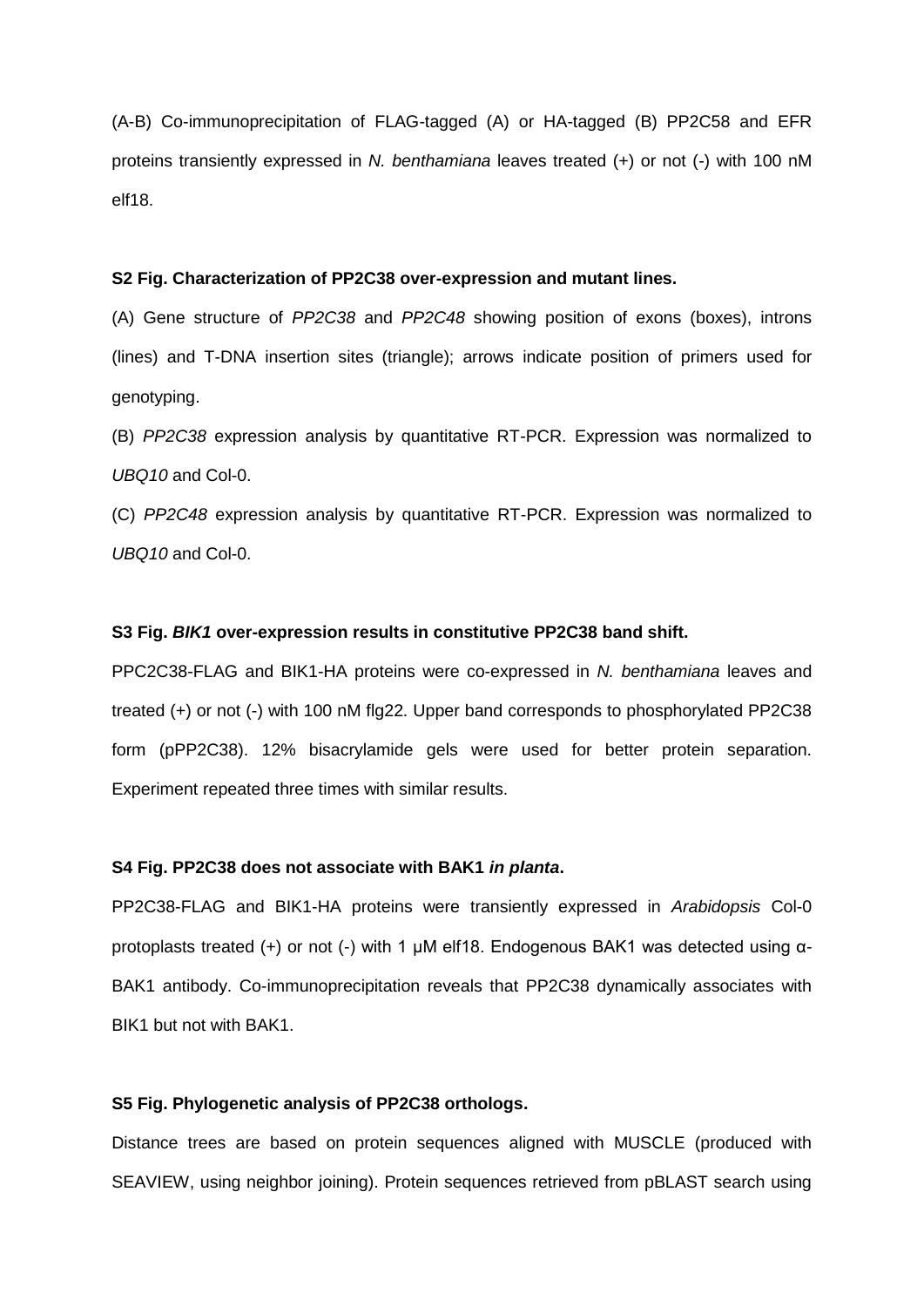PP2C38 as query. Nomenclature of *Arabidopsis* and *O. sativa japonica* proteins according to Xue et al. (2008); nomenclature of proteins from other plant species according to UniProt identifiers.

#### **S6 Fig. PAMP-induced ROS burst on** *PP2C38* **over-expression lines.**

Two independent Arabidopsis transgenic lines expressing 35S::*PP2C38-GFP* in the *pp2c38- 1* show reduced ROS burst induced by 10 nM flg22 (upper panel) and elf18 (lower panel). Values are mean  $\pm$  SE (n = 12) and are expressed in relative light units (RLU). Asterisks indicate significant differences compared to Col-0 (one-way ANOVA, Dunnet post hoc test, \*\*\* $p$  < 0.001; \*\* $p$  < 0.01; \* $p$  < 0.05). Experiment replicated three times with similar results.

#### **S7 Fig. PAMP-induced ROS burst on** *PP2C38* **and** *PP2C48* **mutant lines.**

(A-B) ROS production in *pp2c38-1* and *pp2c48-1* single and double mutants in response to 100 nM elf18 (A) or flg22 (B). Scatter and notched boxplots display values of total photon counts, scaled as a proportion of the intensity in the corresponding Col-0 experiment performed at the same time, with different colours representing 4-5 independent experiments. Statistical analysis performed using linear mixed effects model implemented in the R statistical programming language. Letters indicate significantly different means at p < 0.05 after Holm's correction.

#### **S8 Fig. PP2C38 regulates flg22-induced stomatal closure.**

Stomatal aperture was measured 2 h after 5  $\mu$ M flg22. Values are mean  $\pm$  SE (n>60; oneway ANOVA, Tukey post hoc test). Different letters indicate significantly different values at *p* < 0.001. Experiment replicated three times with similar results.

#### **S9 Fig. PP2C38 directly interacts with BIK1** *in vitro***.**

*In vitro* MBP pull-down performed with recombinant MBP-PP2C38 and GST-BIK1. Free MBP and GST proteins used as control. Experiment repeated three times with similar results.